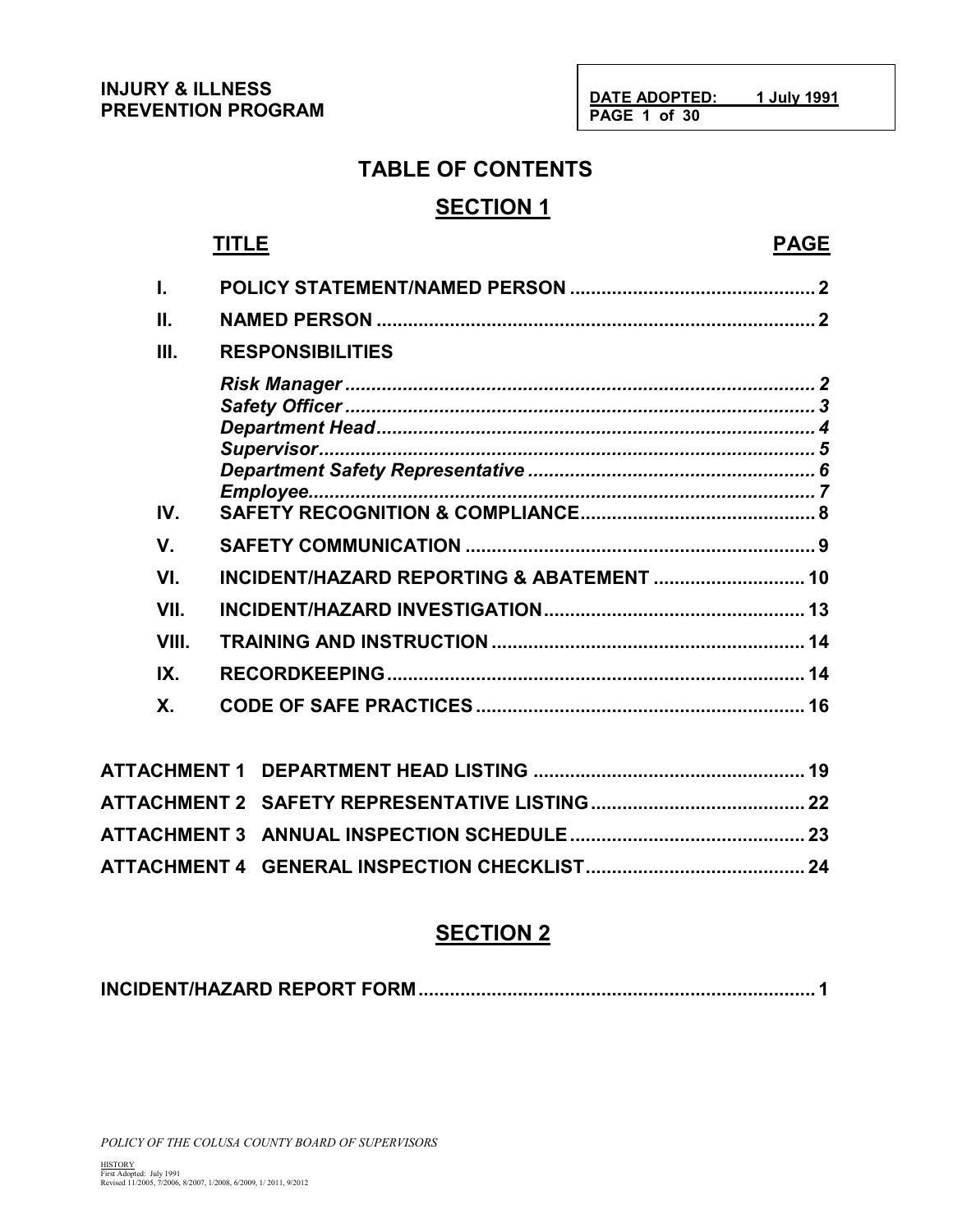#### **INJURY & ILLNESS PREVENTION PROGRAM**

**DATE ADOPTED: 1 July 1991 PAGE 2 of 30**

#### **I. POLICY STATEMENT**

A. In compliance with California law, and to promote the concept of a safe workplace, the County maintains an Injury and Illness Prevention Program (IIPP).

B. It is the policy of the COUNTY OF COLUSA to provide safe and healthy working conditions and to establish and insist upon safe practices at all times by all employees.

C. It is the policy of the County that accident prevention shall be considered of primary importance in all phases of operation and administration.

D. The prevention of accidents is an objective affecting all levels of the County and its activities. It is, therefore, a basic requirement that each supervisor make the safety of employees an integral part of his or her regular management function. It is equally the duty of each employee to accept and follow established safety regulations and procedures.

E. Every employee is responsible for the safety of herself or himself as well as others in the workplace. Employees are expected to assist management in accident prevention activities. Unsafe conditions must be reported. Fellow employees that need help should be assisted. Everyone is responsible for the housekeeping duties that pertain to their jobs.

#### **II. NAMED PERSON**

A. The Board of Supervisors hereby designates the Risk Manager to develop and maintain an effective Injury and Illness Prevention Program for the County of Colusa.

#### **III. RESPONSIBILITIES**

- *A. Risk Manager*
	- 1. Direction of the overall County Safety Program.
	- 2. Act as a safety advisor for the County.
	- 3. Prepare County safety memorandums.

4. Prepare periodic reports and studies on the effectiveness of the Injury and Illness Prevention Program.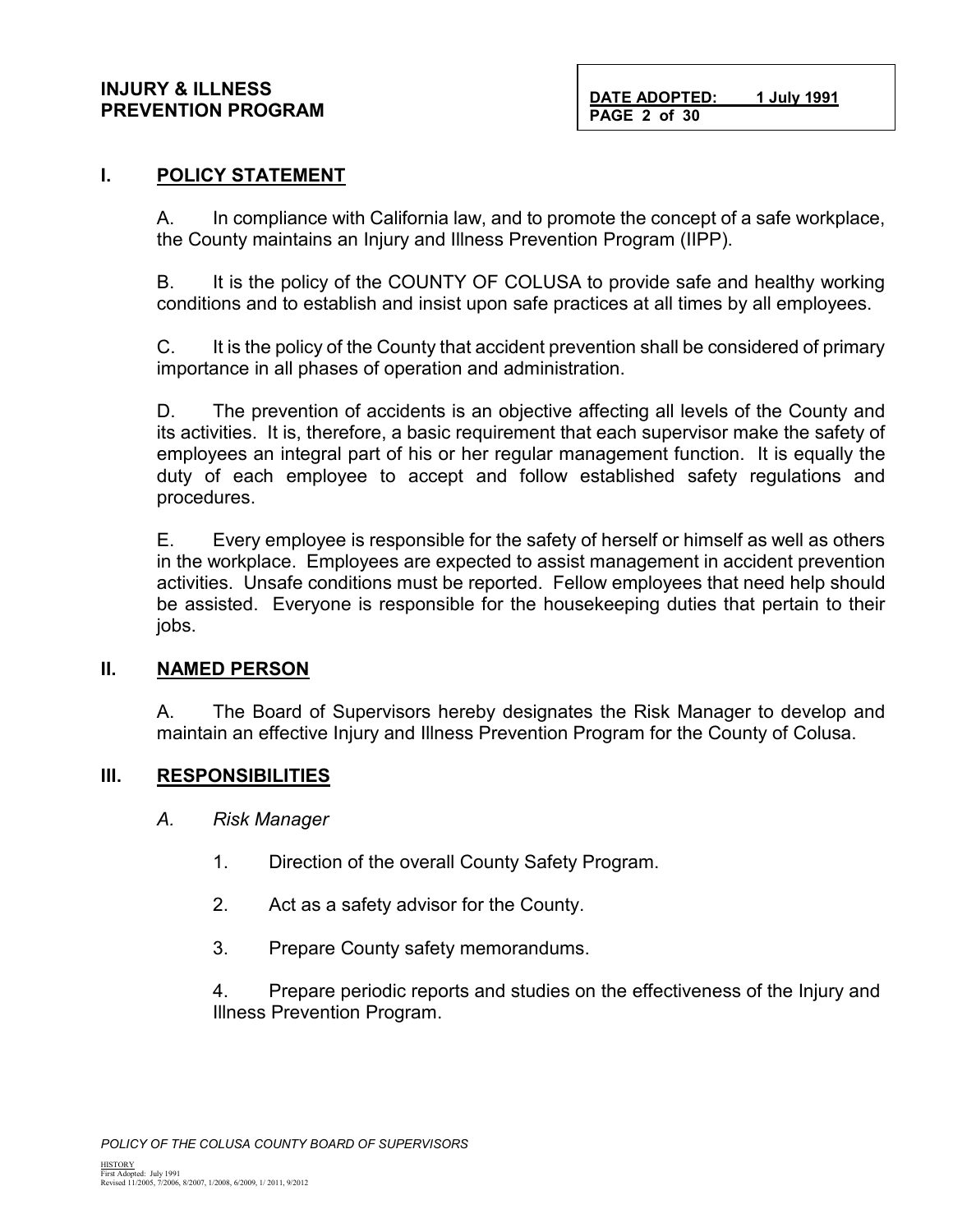5. Assist departments in developing safety and accident prevention programs designed to meet the specific needs for each department as required by California Code of Regulations (CCR), Title 8.

6. Assist departments in identifying safety and accident prevention training needs. Coordinate training schedules in departments as required by law.

7. Assist departments in the implementation of and compliance with the California Occupational Safety and Health Act and provide necessary reporting forms as needed.

8. Coordinate County safety matters with necessary enforcement agencies, civic groups, and private organizations, as may be necessary.

9. Develop and distribute accident/injury information for County operations and specific data to each Department.

10. Conduct semi-annual building safety inspections. A copy of the inspection report will be sent to the Department Head for hazard abatement. The semi-annual inspections will be completed in the month of April for budgeting purposes.

- *B. Safety Officer*
	- 1. Assist Risk Manager in the overall direction of the County Safety Program.
	- 2. Assist Risk Manager as a safety advisor for the County.
	- 3. Prepare County safety memorandums.

4. Assist the Risk Manager in preparation of reports and studies on the effectiveness of the County IIPP.

5. Assist departments in developing safety and accident prevention programs designed to meet the specific needs for each department as required by California Code of Regulations (CCR), Title 8.

6. Assist departments in identifying safety and accident prevention training needs. Coordinate training schedules in departments as required by law.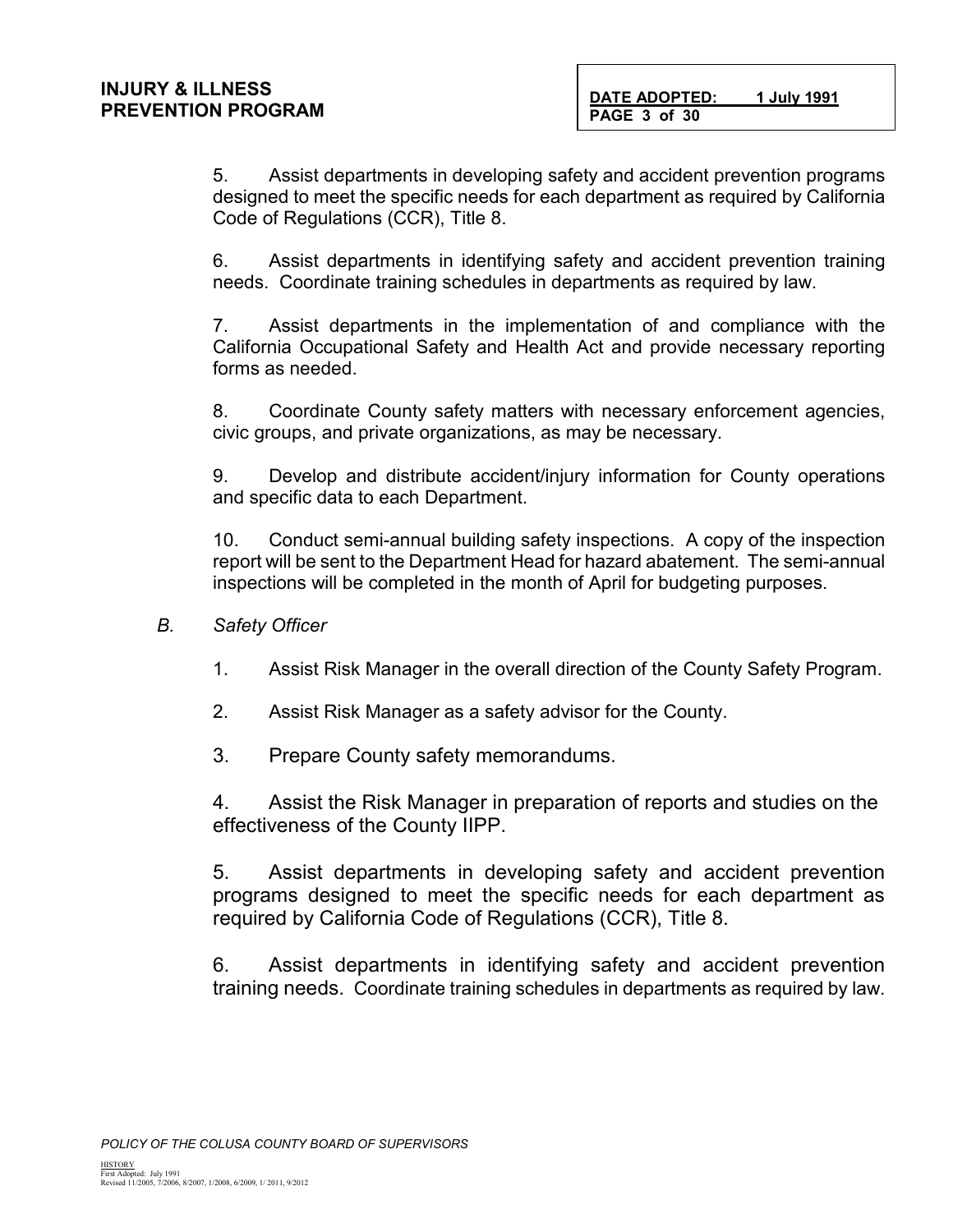7. Assist departments in the implementation of and compliance with the California Occupational Safety and Health Act and provide necessary reporting forms as needed.

8. Coordinate County safety matters with necessary enforcement agencies, civic groups, and private organizations, as may be necessary.

9. Develop and distribute accident/injury information for County operations and specific data to each department.

10. Conduct annual building safety inspection of all county buildings and recommend corrective action as necessary. The Inspections will be completed in the months of May and June.

### *C. Department Head – SEE ATTACHMENT 1*

1. Effectively implementing the County's Injury and Illness Prevention Program, with all levels of management contributing to ensure that employees are aware of the safe operation/condition of their job assignment and work area within their department.

2. Ensure that all employees within her/his department attend a monthly safety meeting.

3. Maintain a minimal-risk work environment in the areas under their control. The degree of effort and focus needed will vary depending on the nature of the work performed. While they may assign responsibility and delegate authority to others, they are accountable to higher management for those preventable oversights and errors within their areas that result in injury, illness, or property damage affecting employees, the general public or county/private property.

4. Shall investigate and report every accident to determine cause and to prevent recurrence. Department Heads shall use the "Colusa County Incident Hazard Report Form" (Attachment 5) and submit original to the Safety Officer.

5. See that essential safety equipment, protective devices, and personal protective equipment (PPE) are provided for each job and used effectively and as designed.

6. Determine the type of footwear to be worn in the work area for safety purposes. However, shoes with exposed heels, toes or archways will not be permitted in shop areas.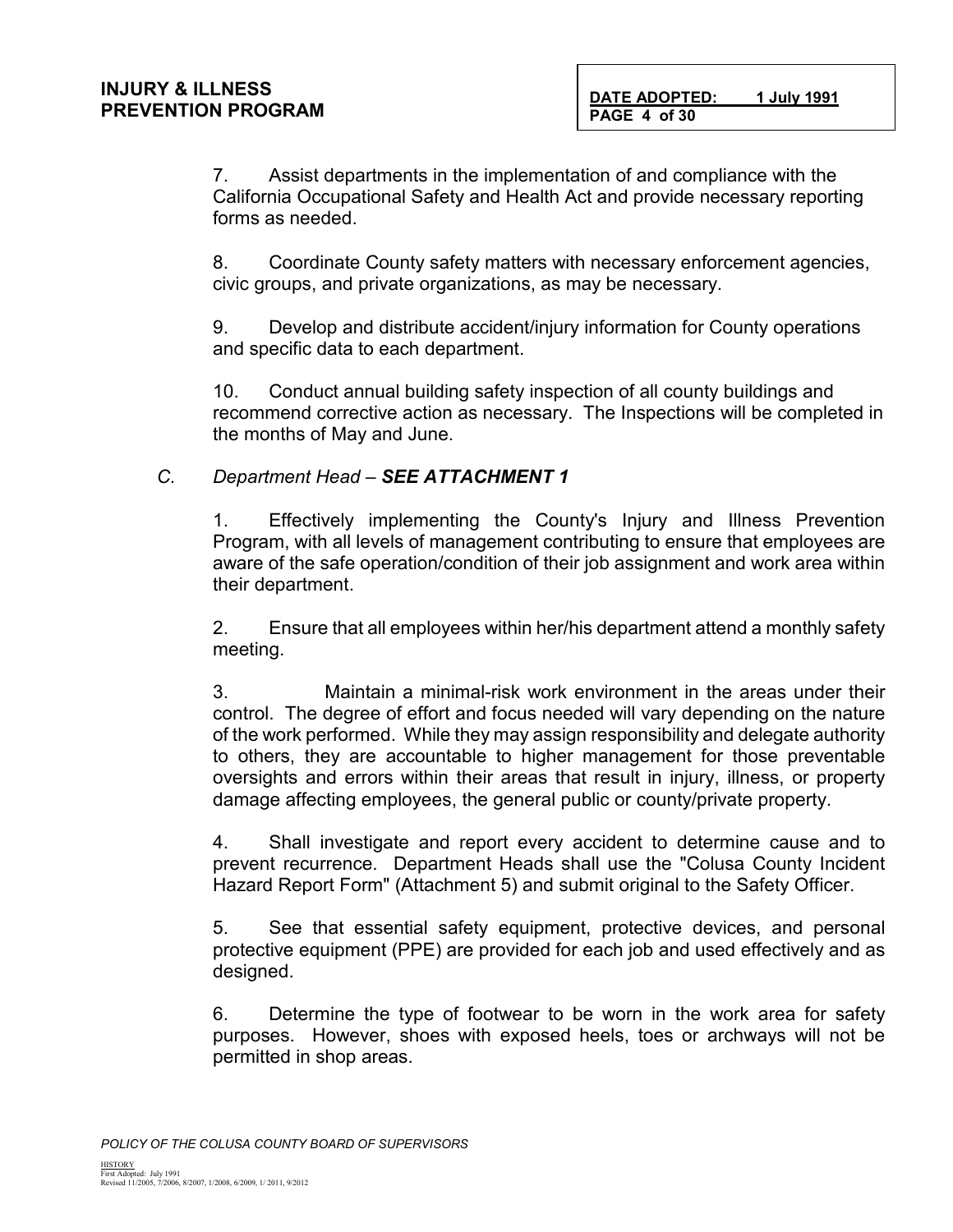#### **INJURY & ILLNESS PREVENTION PROGRAM**

**DATE ADOPTED: 1 July 1991 PAGE 5 of 30**

#### *D. Supervisors*

1. Will ensure that all employees, including volunteer workers, are provided safety training and shall be advised of the potential hazards associated with their work. Employees are to be specifically instructed as to how to reduce job hazards. Employees shall not be assigned tasks which are beyond their skill or physical capabilities.

2. Ensure that safety is designed into each operation or procedure.

3. Accept as part of supervisory responsibility the safety of employees under direct supervision as well as the safety of those employees whose duties place them in proximity to areas, operations, equipment within the Supervisor's area of responsibility.

4. Are responsible for encouraging the proper attitudes toward safety job performance in themselves and in their subordinates. This includes being responsible for enforcing the wearing of personal protective equipment when the job requires.

5. Be thoroughly familiar with and instruct employees in evacuation and other emergency procedures.

6. Ensure employees follow safe practices in all work activities.

7. Shall train employees in job safety and health practices. A copy of the training sign-in sheet shall be forwarded to the Safety Officer.

8. Shall investigate and report promptly and thoroughly every accident to determine cause and to prevent recurrence. Supervisors shall use the "Colusa County Incident Hazard Report Form" (Attachment 5) and submit original to the Safety Officer.

9. Serve as a source of information on safety policies and procedures and industrial Injury/illness record keeping and reporting. Supervisors and the Safety Representative shall be responsible for posting and providing various reporting forms.

10. Shall require all employees to comply with the Occupational Safety and Health Standards and all rules, regulations and orders applicable to her/his own actions and conduct.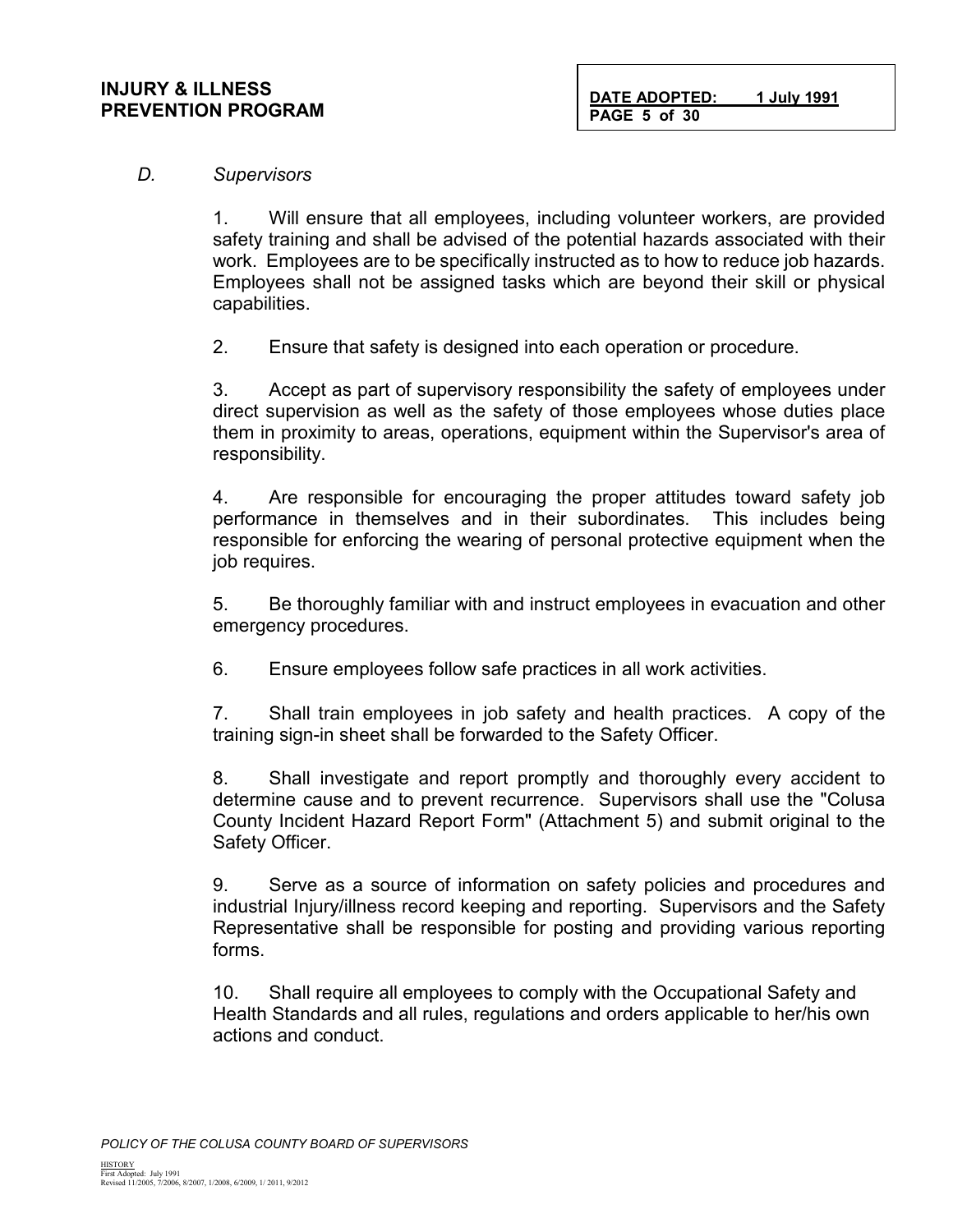11. Instill safety awareness in each employee through personal conduct, periodic individual safety contacts, and by conducting group safety meetings.

12. Give personal support to all safety activities and safety procedures.

13. Become personally familiar with emergency first aid practices and procedures.

14. Document all safety training.

15. Seek assistance and advice of Risk Management/Safety Officer on matters concerning safe practices, policies or procedures.

16. Conduct periodic spot safety inspections within their area of responsibility.

17. Assure all new or relocated stationary equipment has been checked and approved by Risk Management/Safety Officer before being placed in operation.

18. See that essential safety equipment, protective devices, and personal protective equipment (PPE) are provided for each job and used effectively and as designed.

19. Ensure that each employee receives instruction that willful violation of established safety rules is not tolerated and will result in disciplinary action up to and including termination.

20. Take prompt, positive, corrective action whenever unsafe conditions and unsafe acts are noted. Ensure that all injuries are properly treated and reported. If the injured employee can not personally complete the required forms, prepare the forms as necessary.

21. Shall set the example that employees can follow.

### *E. Department/Section Safety Representative – SEE ATTACHMENT 2*

1. Under general supervision of the department head, will manage, administer and coordinate the County Safety Program for their department.

2. Recommend Departmental safety policies, procedures, rules, and standards to ensure safe working conditions and safe work practices.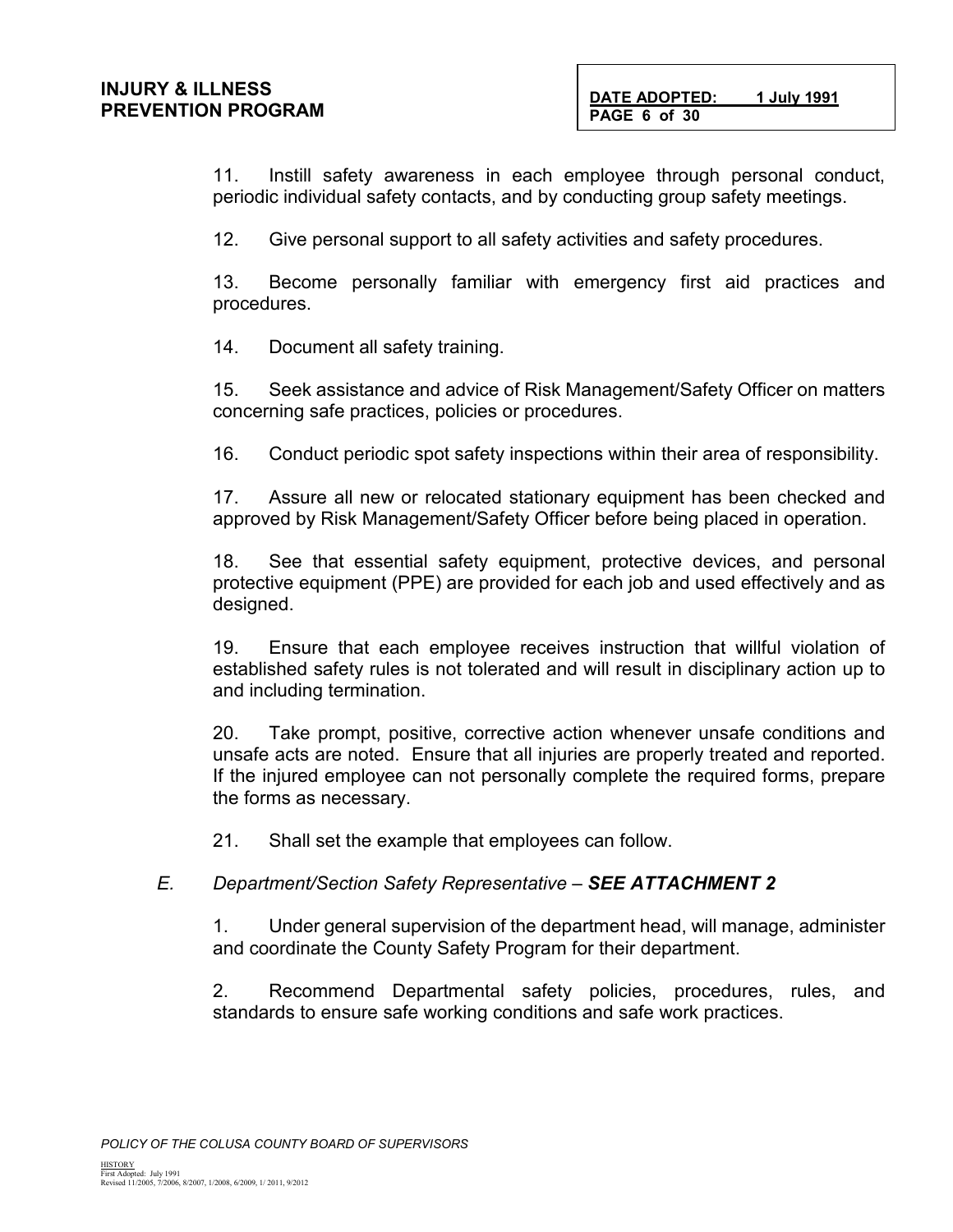**DATE ADOPTED: 1 July 1991 PAGE 7 of 30**

3. Serve as a source of information on safety policies and procedures and industrial injury/illness record keeping and reporting. Safety representative and supervisors shall be responsible for posting and providing various reporting forms.

4. Shall set the example that employees can follow.

5. Recommend means to eliminate or control hazardous physical conditions as well as dangerous work operations, recommending remedial action.

6. Recommend safety training efforts within the Department and assist in the development, coordination, documentation and training as necessary.

7. Act as Departmental liaison with the Risk Manager who is responsible for the overall IIPP; disseminating information relating to safety and health matters; collecting, reviewing, and transmitting information from their Department to the Risk Manager.

8. Assist management and supervisors in assuring compliance with County policies and procedures, including those relating to injury/illness and vehicle accidents.

9. Assist Department management and supervisors in the promotion of safety awareness and educational programs.

10. Maintain a Safety and Health bulletin board with current information, such as posters, minutes of safety meetings and any other pertinent information regarding safety and health. This information will be disseminated to satellite locations.

11. Will attend Department/Section Safety Representative meetings held by County Safety Officer.

12. Conduct annual building safety inspections using checklists provided by the Safety Officer and recommend corrective actions as necessary. Annual inspections should be completed in the month of October.

#### *F. Employee*

1. Learn and follow the IIPP.

2. Learn and follow the Code of Safe Practices that applies to their department.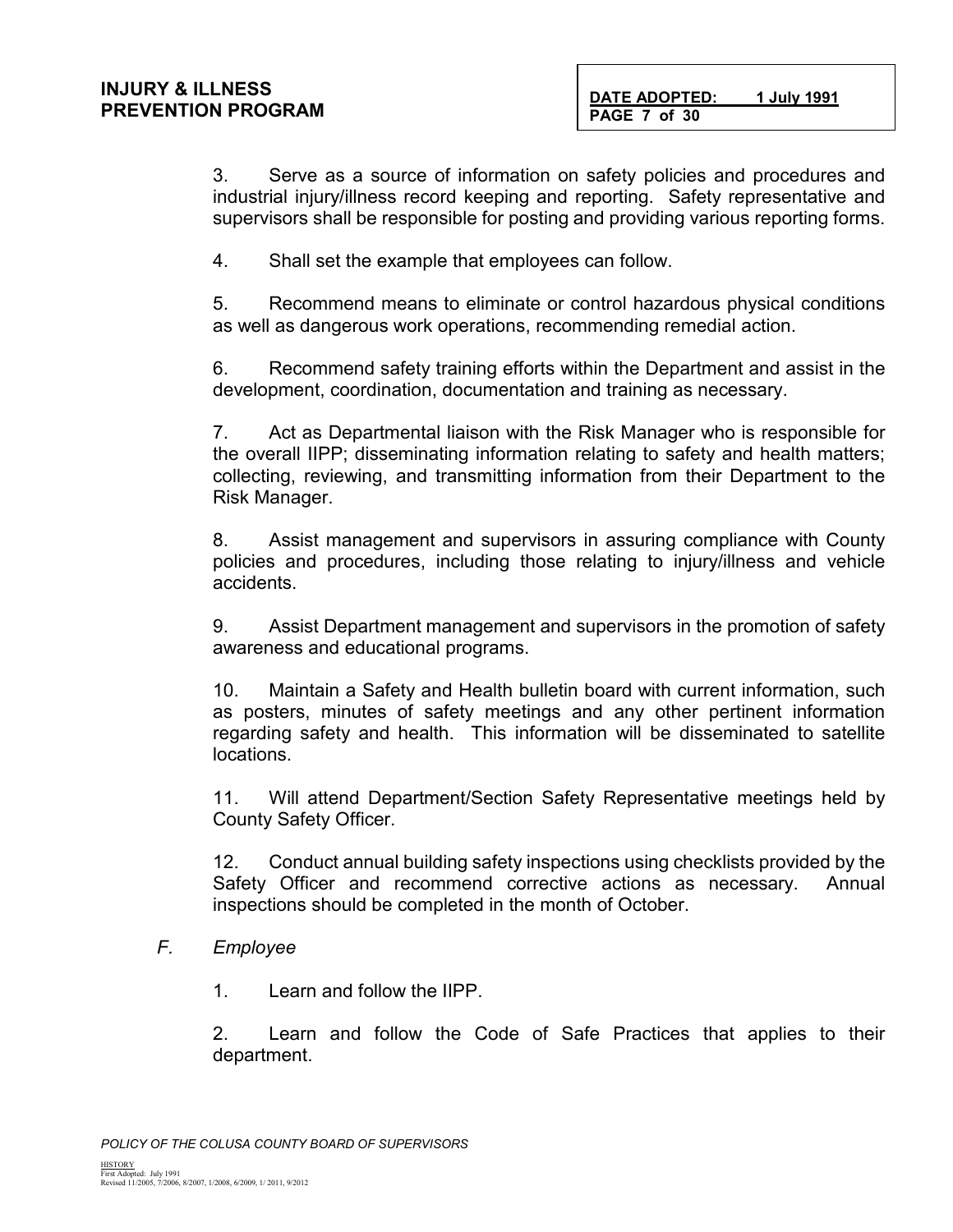3. Immediately report any specific unsafe activity, work practices, procedures or equipment that the employee feels or knows could lead to injury, illness, or damage to property, to his/her supervisor, and promptly seeking guidance regarding the operation. If the employee feels the abatement of the hazard is unsatisfactory, employee is encouraged to seek recourse guidance to the next higher level or supervision or with the County Safety Officer.

4. Wear or use the prescribed protective equipment needed for a particular job.

5. Ensure horseplay, scuffling, and other acts which tend to have an adverse influence on the safety or well-being of the employees are prohibited.

6. Promptly report to management any occupational injury or illness that occurs on the job, even a slight cut or strain. In the event of an emergency, complete the required forms as soon as possible. If the injured employee can not fill out the forms, her/his immediate supervisor will complete the forms.

7. Promptly report any property damage to his/her supervisor.

8. Report any emergencies, to assist when safe to do so, until emergency response personnel arrive.

9. Every effort will be made to provide adequate training to employees. However, it is your responsibility whenever in doubt about how to do a job safely to ask a qualified person for assistance.

10. Ensure the correct type of footwear is worn in the work area for safety purposes. However, shoes with exposed heels, toes or archways will not be permitted in shop areas.

### **IV. SAFETY RECOGNITION & COMPLIANCE**

A. Recognition

1. Employees who follow safe and healthful work practices will have this fact recognized and documented on their performance evaluations.

2. Each Department Head has the option of nominating an employee for the county's annual safety award. Risk Management will consider the nominees according to the criteria established by Trindel Insurance Fund and select an individual to receive an award provided by Trindel. In addition, the recipient will have their name and year inscribed on the Annual Safety Award Plaque displayed in the Risk Managers Department.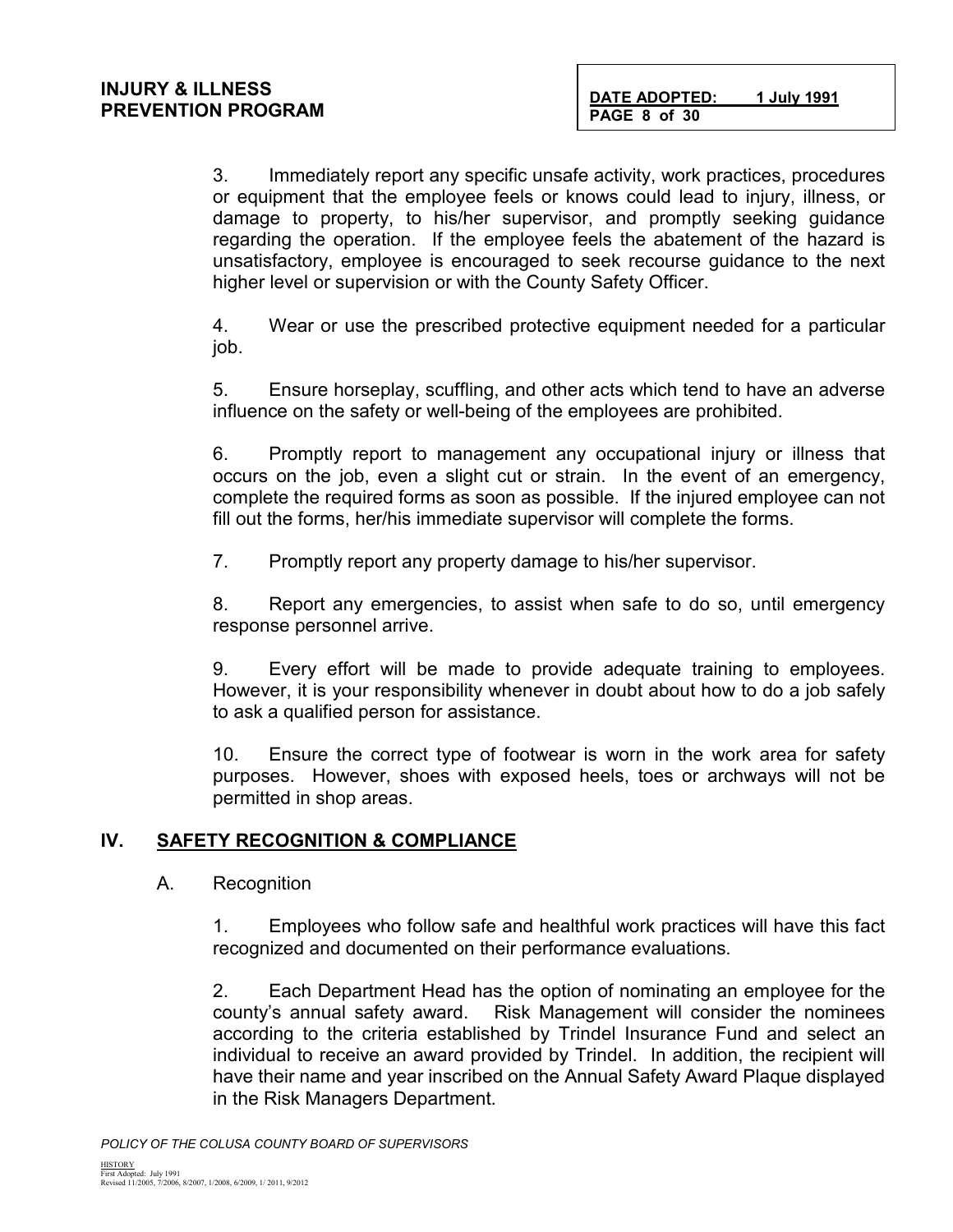**DATE ADOPTED: 1 July 1991 PAGE 9 of 30**

#### B. Compliance

1. All county employees are responsible for complying with the requirements of the IIPP.

2. Employees' Performance Review asks for a compliance/non-compliance review.

#### C. Non-Compliance

1. Employees who are unaware of safe and healthy procedures or whose safety performance is deficient will receive training from their supervisor, the County Safety Officer or other appropriate source. Safety training will include a description of the department's standard for full compliance and the consequences for failure to meet the standard.

2. Failure to comply will be reflected on their annual performance evaluation.

3. When it becomes necessary, Colusa County reserves the right to discipline employees who knowingly violate Colusa County safety rules or policies up to and including termination.

#### **V. SAFETY COMMUNICATION**

A. Safety Committee Meetings

1. Appointment: Members are appointed by the Department Head with the assistance of Risk Management. The composition of the committee is as follows:

- a. Chairperson: County Risk Manager
- b. Vice-Chairperson: Safety Officer

c. Members: One member from each department. These members are also the Department Safety Representative for their departments/sections.

2. Meeting Schedule: The Committee will meet at least quarterly. Any Committee member may request the Chairperson to convene a special session of the Committee as special issues arise.

3. Committee Responsibilities: The Committee shall be responsible for the following activities: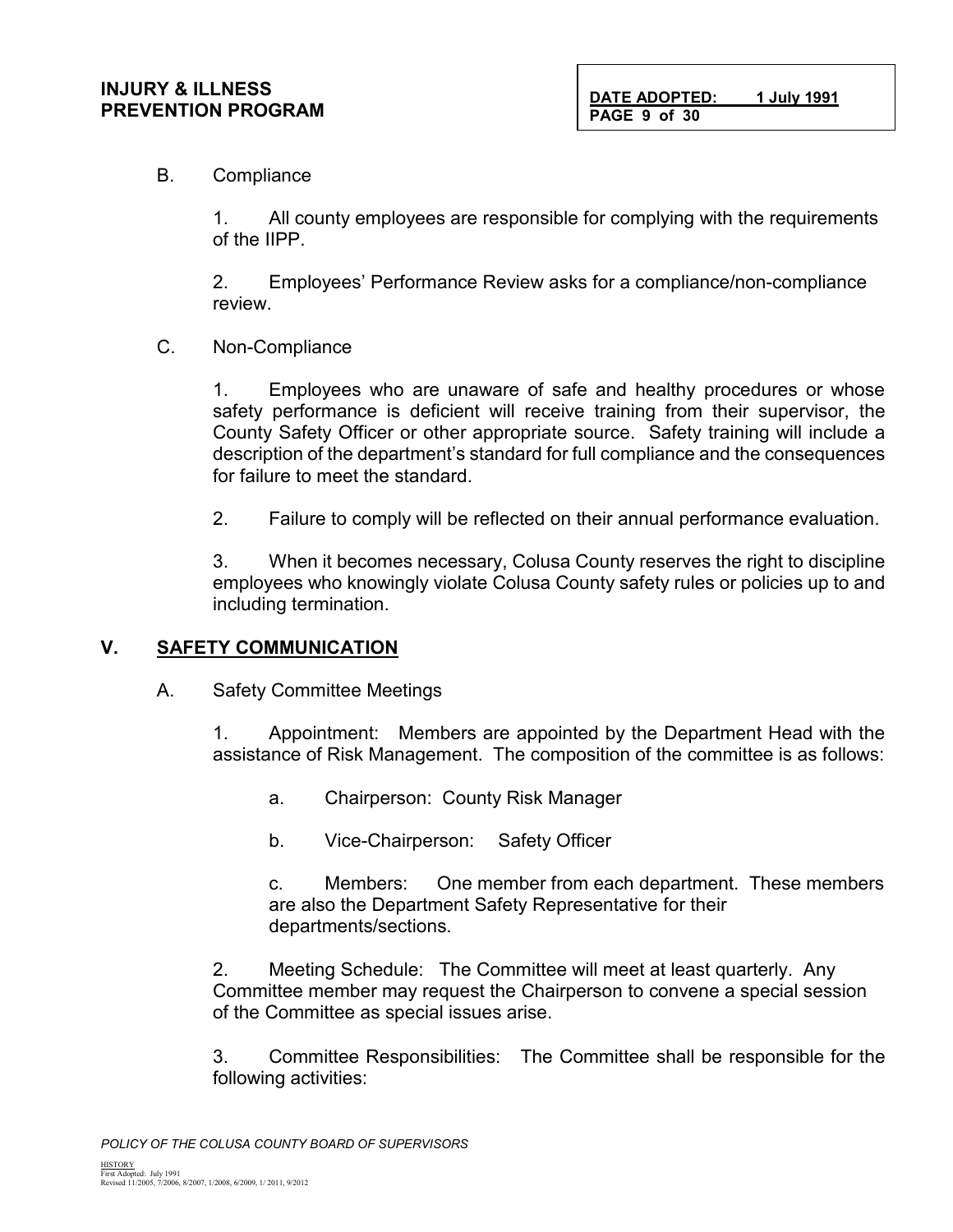a. Review Incident/Hazard Reports and statistics to identify trends and initiate corrective action.

- b. Review training.
- c. Review and implement suggestions or requests.
- B. Department Safety Meetings

1. All employees will attend a department safety meeting on a monthly basis. This excludes Road Department employees. They must attend a safety meeting bi-weekly.

- C. Bulletin Board
	- 1. Incident/Hazard Report Forms
	- 2. Safety Correspondence
	- 3. Safety items that pertain to the work place
	- 4. Mandatory Posters
	- 5. County Safety Committee Meeting Minutes
	- 6. OSHA 300 Log

### **VI. INCIDENT/HAZARD REPORTING & ABATEMENT**

A. Purpose

1. An Incident/Hazard reporting program is established to provide a means for individual employees to report hazards or incidents that could cause employee injury, illness, death, or damage to County property. Hazard Reports can be submitted anonymously if desired. Retaliation towards any employee who submits a report is prohibited. The Colusa County Incident/Hazard Report form (Section 2, page 1) is available at each work site.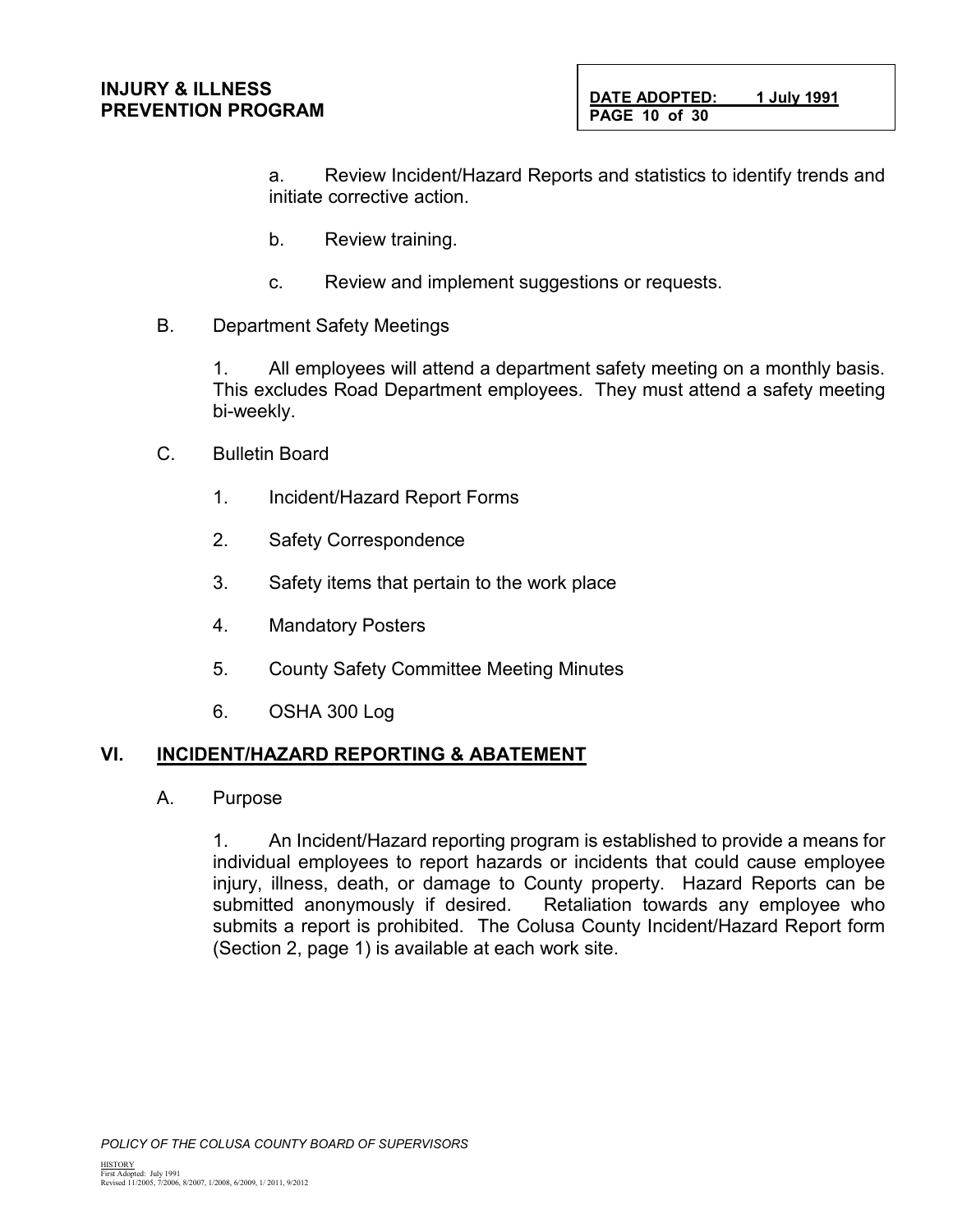#### B. Reporting Procedure

1. Employees who report a hazard or an incident shall do so in accordance with the following instructions:

- a. Section A: Self explanatory.
- b. Section B: Describe the incident/injury/near miss/hazard in detail.
- c. Section C: List all causes in as much detail as possible.

d. Section D: List suggested corrections in detail. Ensure name of investigator, if investigated by department, is listed. State date investigated.

e. Section E: Describe corrective action taken in detail. Ensure date of corrective action is also listed.

f. Department Head and Department/Section Safety Representatives must sign and date the form if it lists an incident. Hazard Reports can be submitted anonymously if desired.

- C. Report Flow
	- 1. Safety Officer will immediately, upon notice, investigate the Incident.

2. Within 5 days of receipt of the report, the County Safety Officer will inform the reporting employee of the progress being made to correct/abate the hazard.

3. When the hazard has been abated, the Incident/Hazard Report will be closed and filed in the office of the Safety Officer.

4. If corrective action is not considered satisfactory, the report will be forwarded to the County Safety Committee for further review.

D. Responsibility

1. Department heads will ensure that all personnel are familiar with the following procedures:

a. Posting: All Departments shall post the Colusa County Incident/Hazard Report forms on their safety bulletin boards.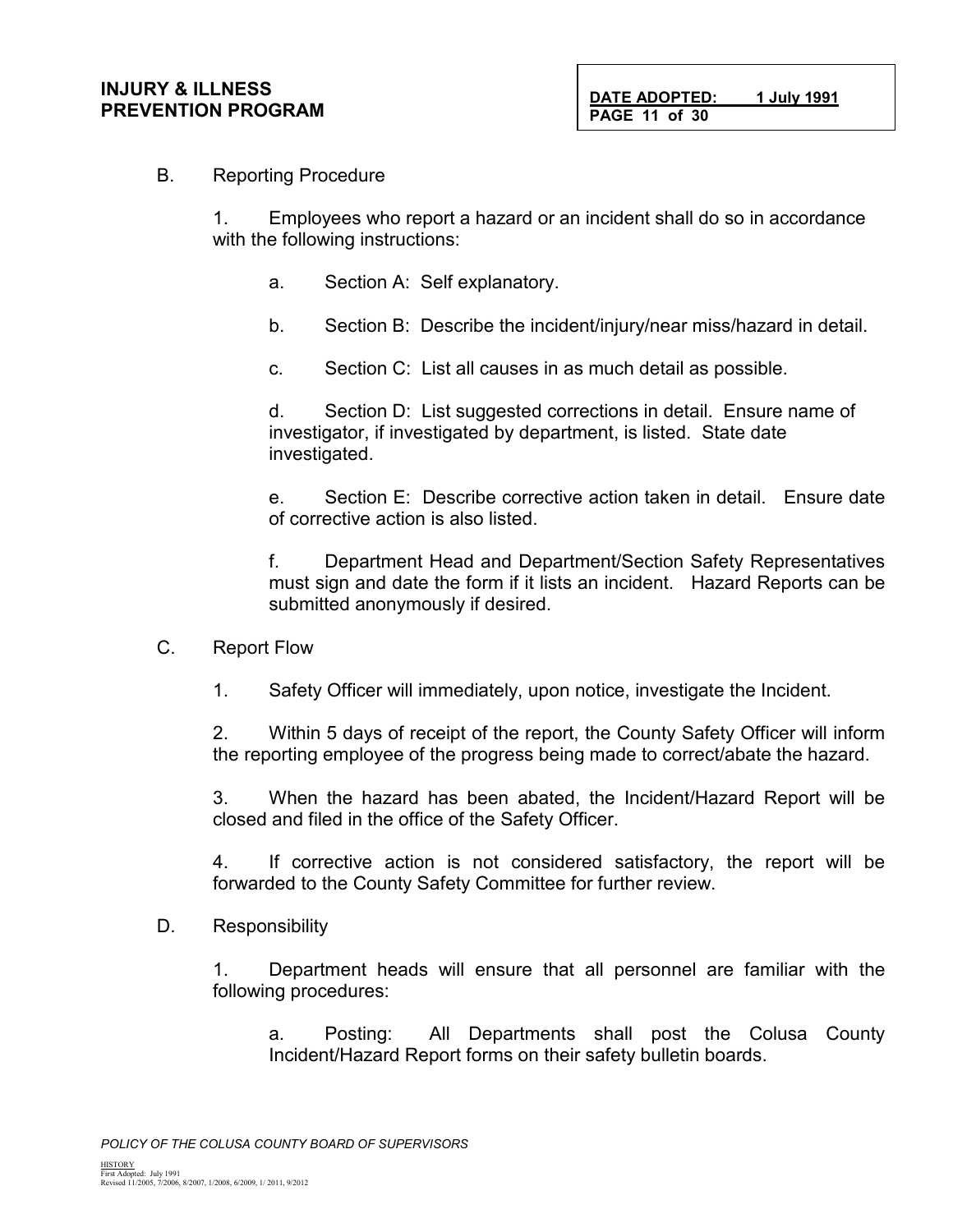b. Forms: Departments shall be responsible to keep an adequate supply of Colusa County Incident/Hazard Report Forms at all times. Forms may be obtained from the Department Safety Representative, or the County Safety Officer.

c. Department Heads shall be responsible to initiate all necessary action to correct hazards reported in their area of responsibility and to ensure their area of responsibility is safe.

2. Supervisors

a. The immediate supervisor notifies the Risk Manager/Safety Officer as soon as possible of all circumstances involving personnel injuries, property damage and mishaps involving Government motor vehicles. Supervisors shall be responsible for all hazard reports submitted to them.

b. Immediately forward the initial copy of the Incident/Hazard Report to the County Risk Manager/Safety Officer. Keep a copy for Department records.

c. An incident must be reported on an Incident/Hazard Report Form. A hazard however, can be reported verbally. If the hazard is reported verbally, the supervisor will complete an Incident/Hazard Report Form.

d. Within five workdays, record on the forms your analysis of the reported incident or hazard, the corrective action to be taken, and the proposed completion date.

e. If necessary, involve upper management in incident/hazard analysis or corrective action. For any major hazard that can not be corrected immediately, the operations of the department relating to that hazard shall be modified or suspended until corrective action can be taken. Notify the person who initiated the hazard report if response will be delayed. For any major incidents, the operations relating to that incident shall be modified or suspended until corrective action can be taken.

f. After action is completed, return a copy of the form, stating corrective action taken and actual completion date, to the person who reported the hazard and send a copy to the County Risk Manager/Safety Officer.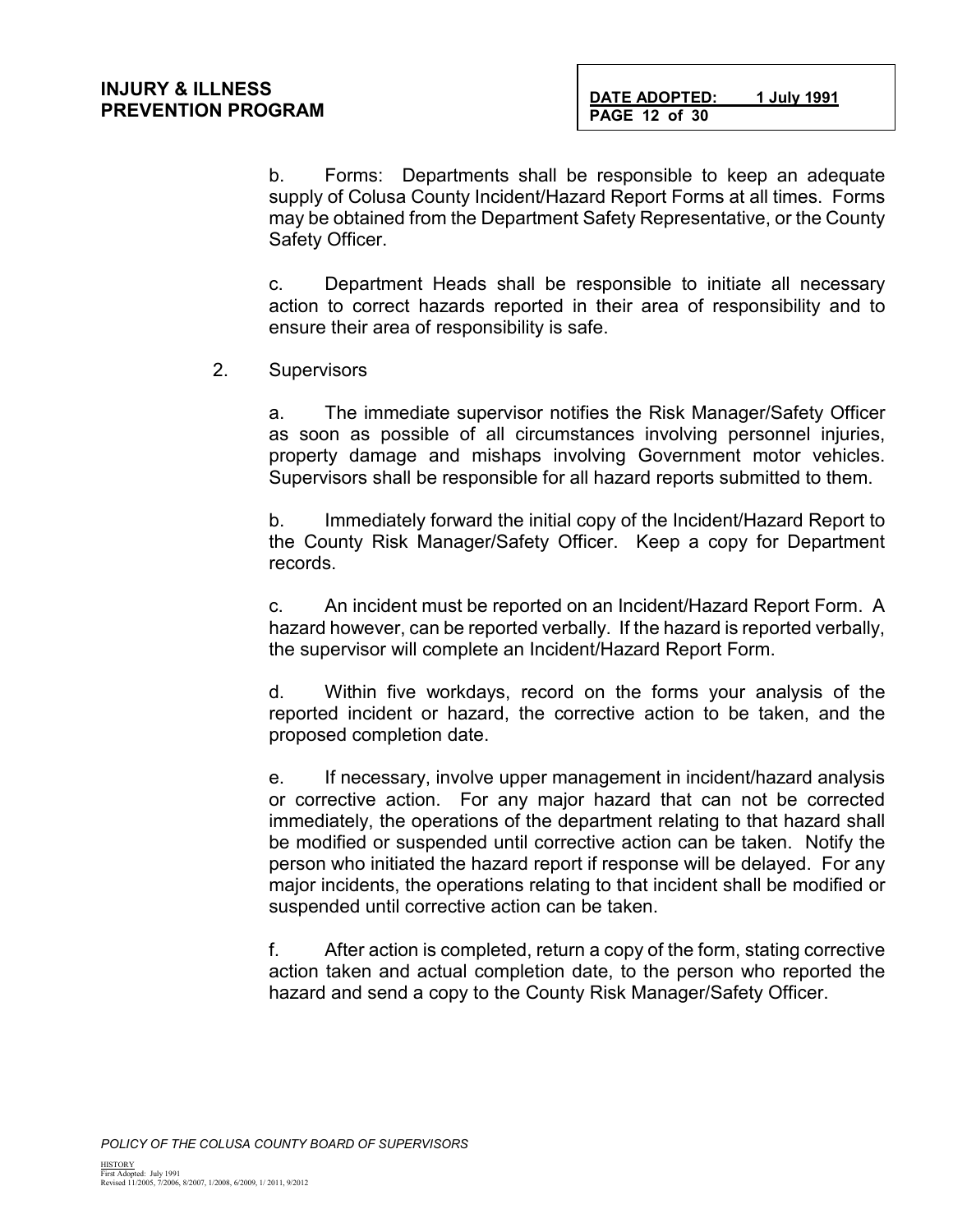3. Employees

**INJURY & ILLNESS**

**PREVENTION PROGRAM**

- a. Complete all sections
- b. Give all completed forms to the supervisor.
- 4. County Safety Officer

a. Maintain a supply of the Colusa County Incident/Hazard Report forms for permanent posting on department safety bulletin boards.

b. Review all Colusa County Incident/Hazard Reports and consider possible corrective actions on hazards not corrected by the department to the satisfaction of the reporting employee. If necessary, complete a checklist on hazard correction and initiate further action or refer the report to the County Safety Committee for action.

c. Monitor the program for compliance and effectiveness in reducing accident/injuries.

5. Safety Committee: Review for possible further action.

#### **VII. INCIDENT/HAZARD INVESTIGATION**

A. Introduction

1. Among the first responses by a supervisor to an accident must be to begin a Mishap Investigation. Placing priority on learning as much as possible about why a mishap occurred will help prevent similar occurrences in the future. Mishap and near miss investigation is a key element in prevention of occupational illness/injury/exposure.

2. Mishap and near miss investigation on the part of a supervisor will uncover unsafe work practices, work place hazards and unsafe conditions, and identify employee training needs, all of which are essential elements of illness/injury/exposure prevention.

B. Responsibility

1. Individual supervisors are responsible for conducting an investigation or inquiry into all occupational illness/injury/exposure incidents and "near miss" situations that occur within their area of responsibility.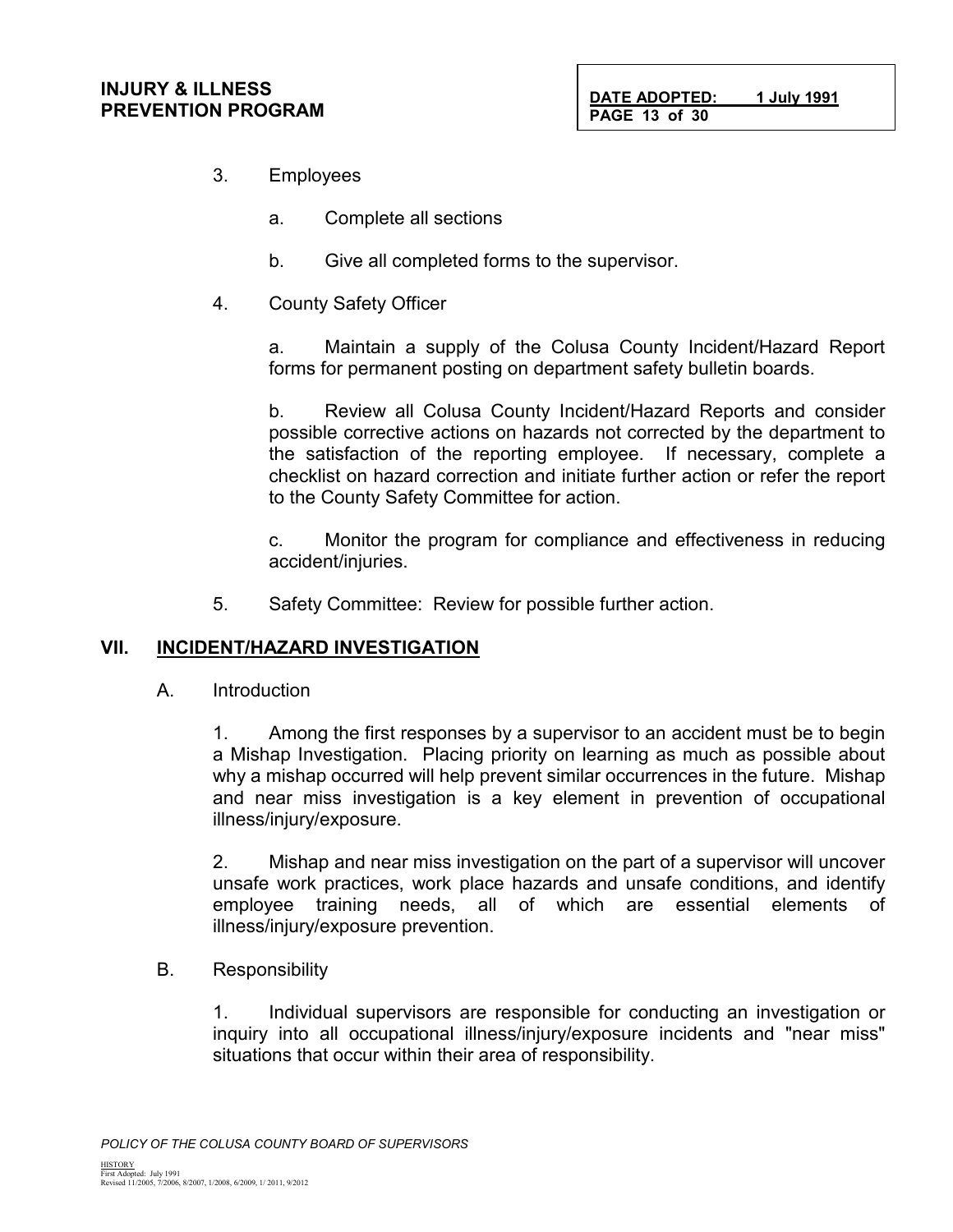2. Individual departments are responsible to assure that supervisors conduct and document investigations, as well as develop a practice whereby investigation reports are reviewed on a regular basis by department management, safety committees and other appropriate individuals.

C. Accident Investigation Guidelines

1. When a person is injured, the supervisor must obtain medical help for the employee, protect other employees from injury if a hazard still exists, and take immediate action to correct an existing hazard.

#### **VIII. TRAINING AND INSTRUCTION**

A. All County employees including managers and supervisors will receive training and instruction on general and job specific safety and health practices. Training and instruction will be provided as follows:

- 1. When the IIPP is first implemented.
- 2. To new employees during their initial orientation.

3. To all employees assigned to new positions for which they have not previously been trained.

4. Whenever new potentially hazardous substances, processes, procedures or equipment are introduced into the workplace.

5. To supervisors to familiarize them with the health and safety hazards to which their staff may be exposed.

6. To all employees with respect to hazards specific to their job assignments.

7. Whenever the County is made aware of a new or previously unrecognized hazard.

8. Every effort will be made to provide adequate training to employees. However, if an employee is ever in doubt about how to do a job safely, it is their duty to ask a qualified person for assistance.

#### **IX. RECORDKEEPING**

A. Colusa County has taken the following steps to implement and maintain our IIPP: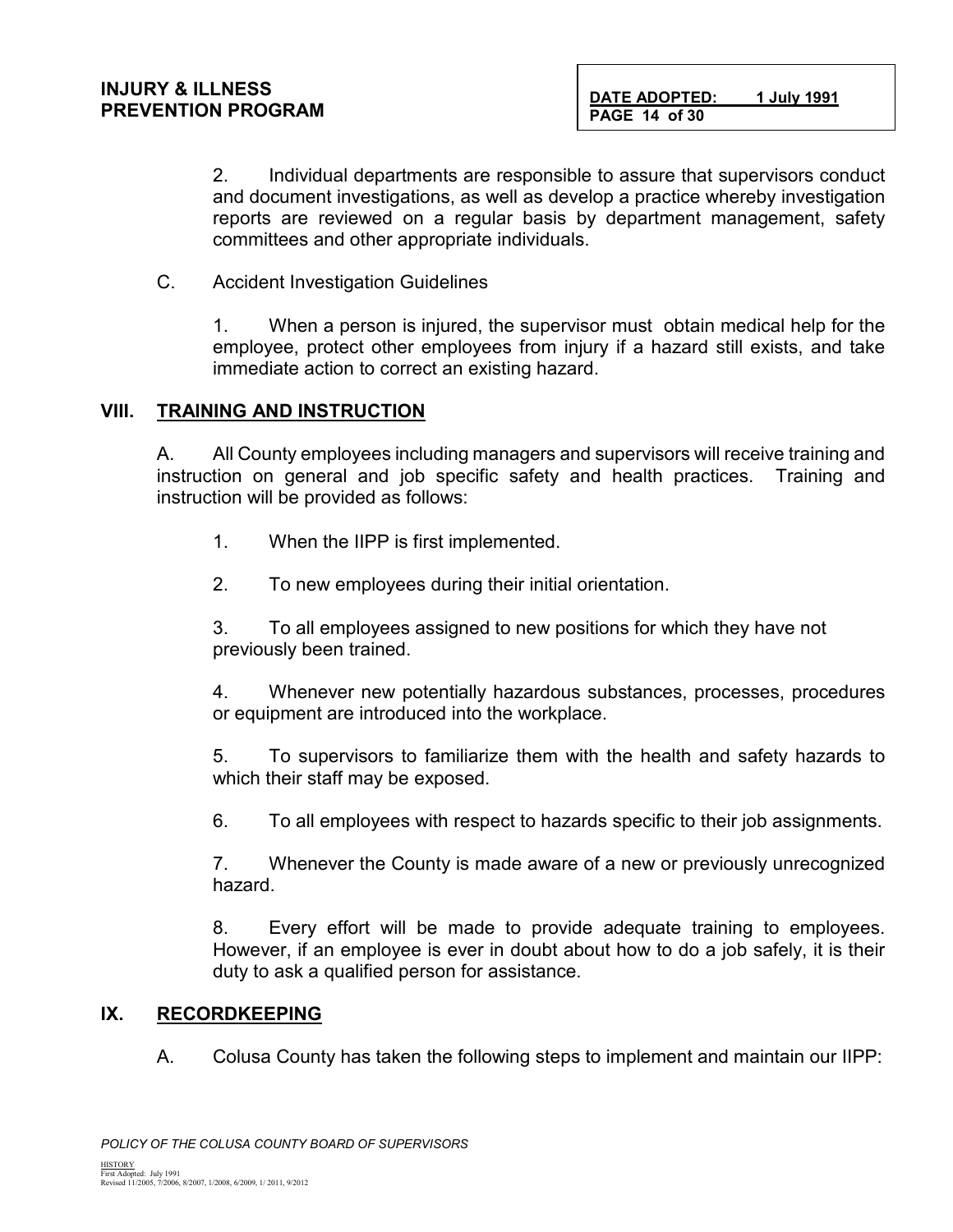#### **INJURY & ILLNESS PREVENTION PROGRAM**

- 1. Records required by Cal-OSHA will be maintained as follows:
	- a. The Safety Office will maintain:
		- (1) Environmental monitoring records
		- (2) Employee exposure records
		- (3) Records of Safety Training
		- (4) Copy of Safety Meeting Sign-In Sheet
		- (5) Safety Audits from Trindel Insurance Fund
		- (6) Department Safety Inspection Reports
	- b. Health & Human Services, Health Department will maintain:
		- (1) Medical Records relating to exposure.
	- c. Departments will maintain:
		- (1) Records of Site Specific Safety Training
		- (2) Safety meetings
		- (3) Safety audits

2. Original documents or facsimiles of the original documents must be maintained to meet the requirements of this Section. Other methods of record keeping or tracking, such as computer databases, may be used only as supplements.

3. An employee's records will be made available to that employee upon request.

4. Information considered to be pertinent to an employee's exposure (to toxic substances or harmful physical agents) record is: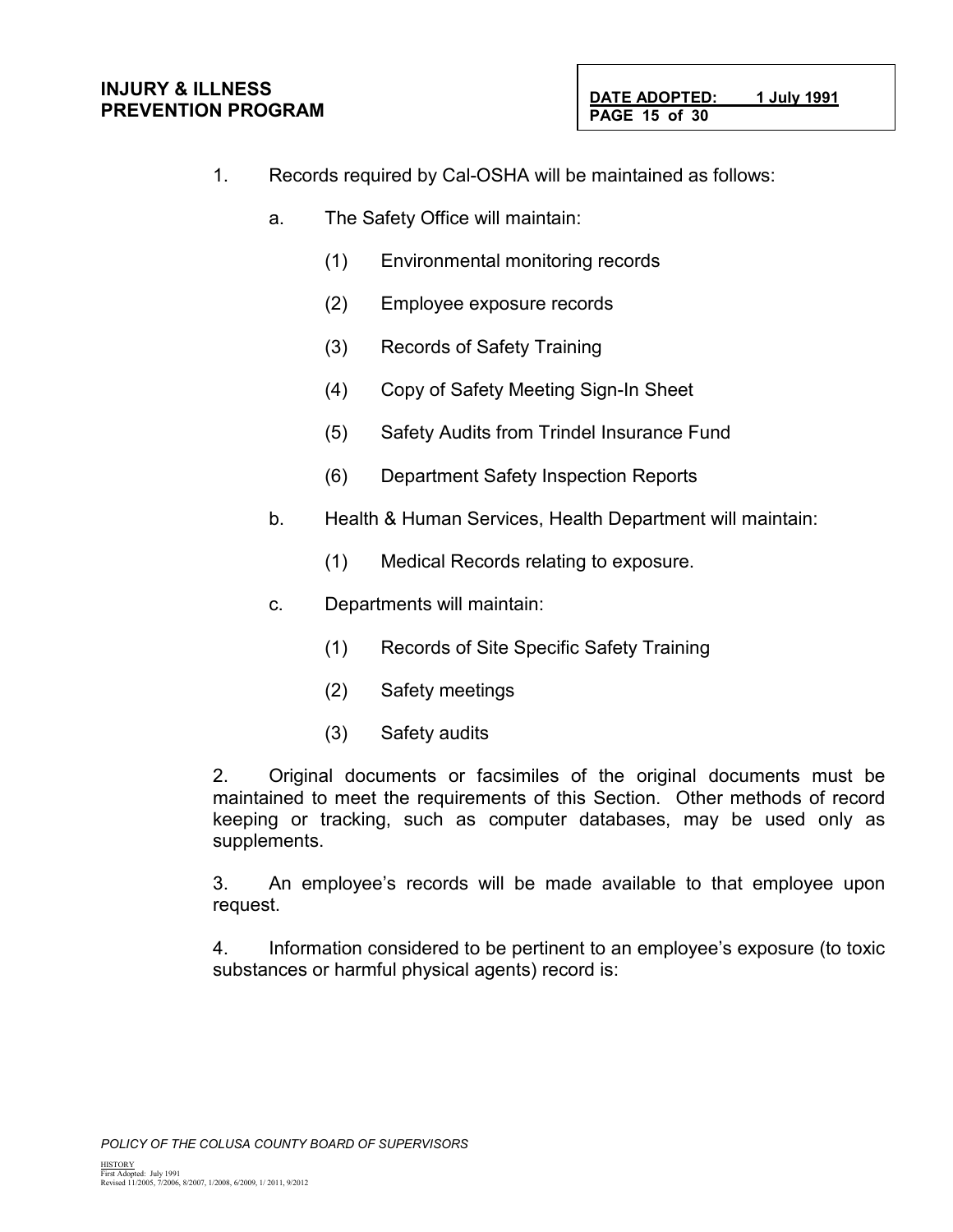a. Work place monitoring or measurement;

b. Biological monitoring results which assess the absorption of a substance by body systems; and

c. Safety Data Sheets (SDS's) or if these are not available, any other information which reveals the identity of a toxic substance or harmful physical agent.

5. All employees have been given, or have access to a copy of the IIPP.

### **X. CODE OF SAFE PRACTICES**

A. General Safety Rules: For the protection and safety of all employees, the County of Colusa has established the following rules designed to prevent accidents and injuries. Compliance with these rules is mandatory.

1. All accidents and injuries must be reported at the time of occurrence.

2. Failure by an employee to comply with the safety rules will be grounds for corrective disciplinary action.

3. Report all unsafe conditions and equipment to the supervisor or department head.

4. Report all accidents, illnesses, and injuries to the supervisor and safety officer.

5. In the event of fire, sound the alarm and evacuate along established escape routes.

6. Upon hearing a fire alarm, stop work and proceed to the nearest clear emergency exit. Gather at the designated rally point.

7. Only trained employees may attempt to respond to a fire or other emergency.

8. All routes of egress, such as stairways, aisles, and emergency doors, shall be kept clear of items that can impair orderly evacuation.

9. Materials, including flammables and combustibles, and equipment shall not be stored under or in front of doors, stairways, exits, or fire extinguisher locations.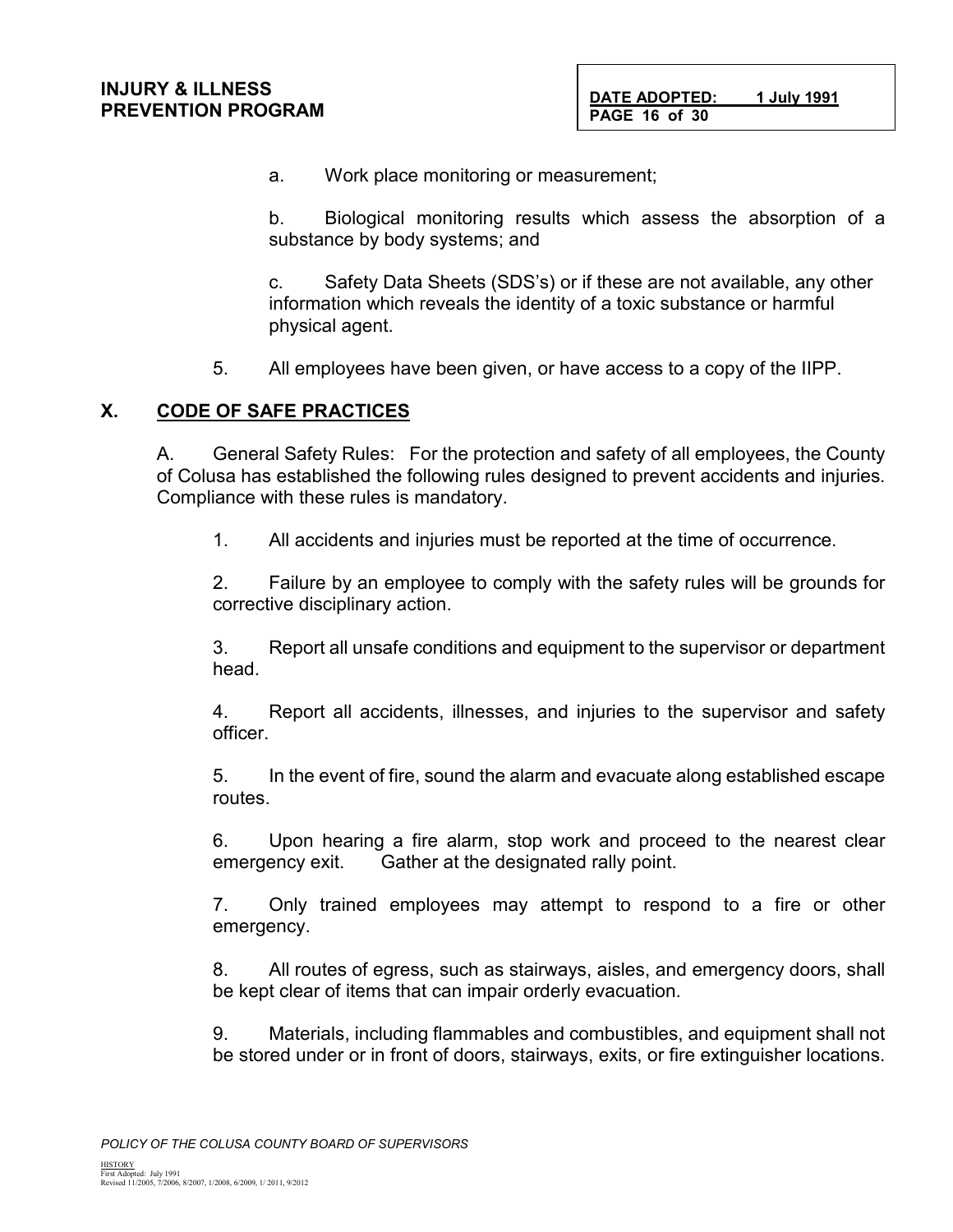10. All spills shall be wiped up promptly, using appropriate materials.

11. Work areas including areas under or around desks shall be kept free of boxes or debris, and trash shall be placed in appropriate receptacles.

12. Adequate aisle space shall be maintained, and storage of materials on the floor shall be avoided.

13. File cabinet drawers shall be opened one at a time and closed when work is finished.

14. Proper lifting and carrying techniques and appropriate equipment shall be used.

15. All electrical equipment shall be plugged into appropriate wall receptacles or into appropriate power bars. Three-pronged plugs should be used to ensure continuity of ground.

16. Care will be taken to properly secure electric cables and cords to avoid trips and falls.

17. All equipment such as fans, paper cutters, and shredders shall have built in guards to prevent cuts and abrasions.

18. Horseplay and other acts that tend to place individuals at risk or affect the safety and well-being of the individual or others in the workplace are strictly prohibited.

19. Use of ladders or step stools shall comply with all safety instructions and design specifications of the equipment, such as proper placement, secure support, adequate weight rating, allowable height, and appropriate working conditions.

20. Substance abuse or other conditions that adversely affect the employee's safety, health, or behavior are not allowed at the workplace.

21. Work stations, including monitors, chairs, and keyboards, shall be adjustable.

22. Work stations will be adjusted as appropriate for employee comfort and to relieve physical strain and unnecessary exertions, to the extent possible.

23. Monitor background and screen lighting should be compatible.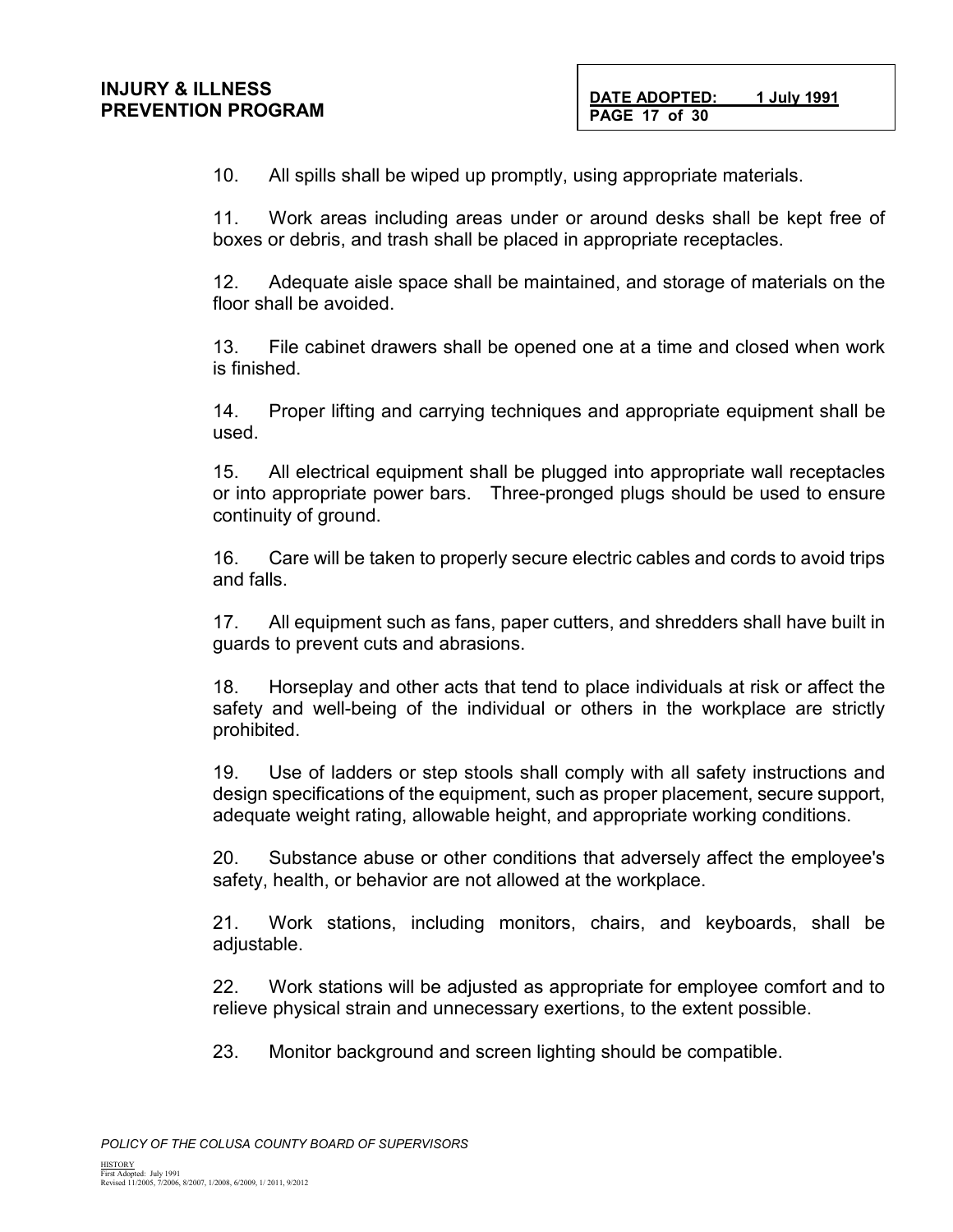24. Use rest periods provided to relax eyes and body to prevent conditions associated with intensive Computer use.

25. Files, materials, and supplies shall be stored in such a manner to prevent damage to the articles or injury to personnel when they are moved.

26. Equipment such as scissors and staplers should be used for their intended purposes only and should not be misused as hammers, pry bars, screwdrivers, etc. Misuse can cause damage to the equipment and possible injury to the user.

27. Chemicals will be properly labeled and stored to prevent accidental misuse and spills.

28. Employees shall use hand carts and other mechanical material handling devices for heavy loads.

29. Use proper lifting and carrying techniques and equipment. Do not attempt to carry or move more than can be safely handled.

30. Employees must wear a seat belt and shoulder harness while operating vehicles, including cars, trucks, and field equipment. Observe proper speed limits and practice defensive driving.

31. Employees working in hot environments shall drink plenty of fluids and take frequent breaks to avoid heat stress.

32. Employees working in cold environments shall wear appropriate clothing and protective devices.

33. No open flames in work area unless associated with task.

34. The County prohibits smoking in any County owned or leased facility or vehicle.

35. All employees will comply with posted "No Smoking" signs.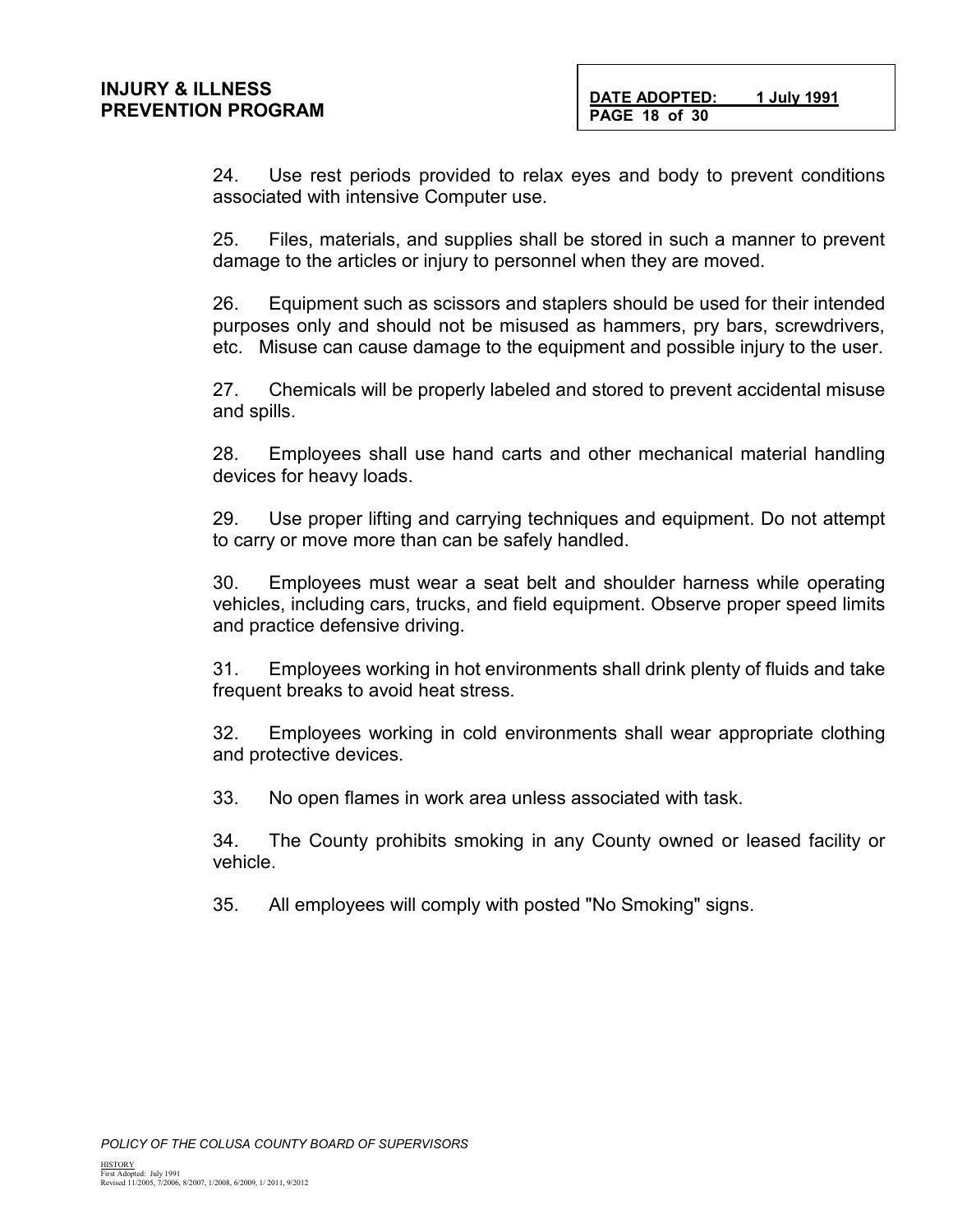**DATE ADOPTED: 1 July 1991 PAGE 19 of 30**

| <b>DEPARTMENT</b>                   | <b>DEPARTMENT HEAD</b>                                                                                                                                          | <b>PHONE</b><br><b>NUMBER</b>                            |
|-------------------------------------|-----------------------------------------------------------------------------------------------------------------------------------------------------------------|----------------------------------------------------------|
| <b>AGRICULTURAL COMMISSIONER</b>    | <b>ANASTACIA ALLEN</b>                                                                                                                                          | 458-0580                                                 |
|                                     | <b>Air Pollution Control</b><br>$\bullet$<br><b>Migrant Housing</b><br><b>Weights and Measures</b>                                                              | 458-0585<br>473-2129<br>458-0580                         |
| <b>ASSESSOR</b>                     | <b>ARNOLD GROSS</b>                                                                                                                                             | 458-0450                                                 |
| <b>AUDITOR-CONTROLLER</b>           | <b>ROBERT ZUNINO</b>                                                                                                                                            | 458-0400                                                 |
|                                     | <b>Payroll Division</b>                                                                                                                                         | 458-0408                                                 |
| <b>BEHAVIORAL HEALTH</b>            | <b>NOEL O'NEILL (Interim)</b>                                                                                                                                   | 458-0520                                                 |
|                                     | <b>Mental Health</b><br><b>Substance Abuse</b>                                                                                                                  |                                                          |
| <b>CHILD SUPPORT SERVICES</b>       | <b>NATALIE DILLON (Interim)</b>                                                                                                                                 | 661-2856                                                 |
| <b>CLERK &amp; RECORDER</b>         | <b>ROSE GALLO-VASQUEZ</b>                                                                                                                                       | 458-0500                                                 |
| <b>COOPERATIVE EXTENSION</b>        | <b>FRANZ NIEDERHOLZER</b>                                                                                                                                       | 458-0570                                                 |
| <b>COMMUNITY DEVELOPMENT</b>        | <b>GREG PLUCKER</b>                                                                                                                                             | 458-0480                                                 |
|                                     | <b>Environmental Health</b><br><b>Water Resources</b>                                                                                                           | 458-0395<br>458-0719                                     |
| <b>COUNTY ADMINISTRATIVE OFFICE</b> | <b>WENDY TYLER</b>                                                                                                                                              | 458-0737                                                 |
|                                     | <b>Information Technology</b><br><b>Purchasing &amp; Procurement</b><br><b>Building &amp; Grounds</b><br><b>Clerk of the Board</b><br><b>Custodial Services</b> | 458-0413<br>458-0438<br>458-0735<br>458-0508<br>458-0735 |
| <b>COUNTY COUNSEL</b>               | <b>RICHARD STOUT</b>                                                                                                                                            | 458-0899                                                 |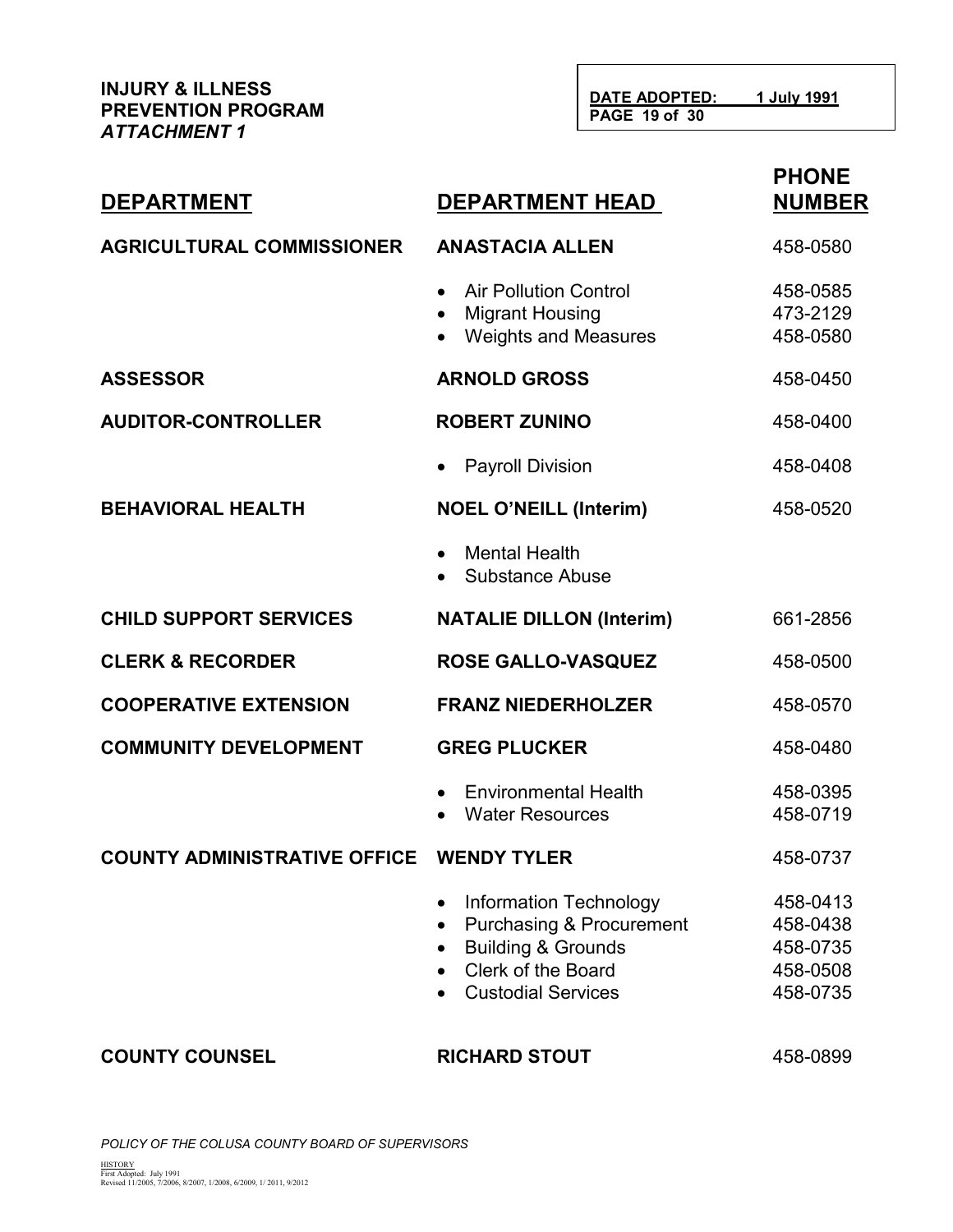**INJURY & ILLNESS PREVENTION PROGRAM** *ATTACHMENT 1 CONTINUED*

| <b>DEPARTMENT</b>                  | <b>DEPARTMENT HEAD</b>                                                                                                                                                                                                                                                                                | <b>PHONE</b><br><b>NUMBER</b>                                                                            |
|------------------------------------|-------------------------------------------------------------------------------------------------------------------------------------------------------------------------------------------------------------------------------------------------------------------------------------------------------|----------------------------------------------------------------------------------------------------------|
| <b>DISTRICT ATTORNEY</b>           | <b>MATHEW BEAUCHAMP</b>                                                                                                                                                                                                                                                                               | 458-0545                                                                                                 |
|                                    | Prosecution<br>$\bullet$<br><b>Investigations Unit</b><br>$\bullet$<br><b>Victim Witness Unit</b>                                                                                                                                                                                                     | 458-0548<br>458-0552<br>458-0449                                                                         |
| <b>HEALTH &amp; HUMAN SERVICES</b> | <b>ELIZABETH KELLY</b>                                                                                                                                                                                                                                                                                | 458-0250                                                                                                 |
|                                    | <b>Administrative Division</b><br>$\bullet$<br>APS/CPS/IHSS<br>$\bullet$<br>Cal-Works<br>$\bullet$<br><b>Clerical Support</b><br>$\bullet$<br>Eligibility<br><b>Public Health Division</b><br>$\bullet$<br><b>Tobacco Education</b><br>$\bullet$<br><b>Veterans' Services</b><br><b>Senior Center</b> | 458-0286<br>458-0280<br>458-0265<br>458-0253<br>458-0262<br>458-0380<br>458-0488<br>458-0388<br>458-0494 |
| <b>HUMAN RESOURCES</b>             | <b>JOLENE CHURCH</b>                                                                                                                                                                                                                                                                                  | 458-0421                                                                                                 |
| <b>LIBRARY</b>                     | <b>STACEY COSTELLO</b>                                                                                                                                                                                                                                                                                | 458-0372                                                                                                 |
|                                    | Arbuckle Branch<br>$\bullet$<br><b>Grimes Branch</b><br><b>Maxwell Branch</b><br>$\bullet$<br><b>Princeton Branch</b><br>$\bullet$<br><b>Stonyford Branch</b><br><b>Williams Branch</b>                                                                                                               | 476-2526<br>437-2428<br>438-2250<br>439-2235<br>963-3722<br>473-5955                                     |

**PROBATION MICHAEL ROGERS** 458-5871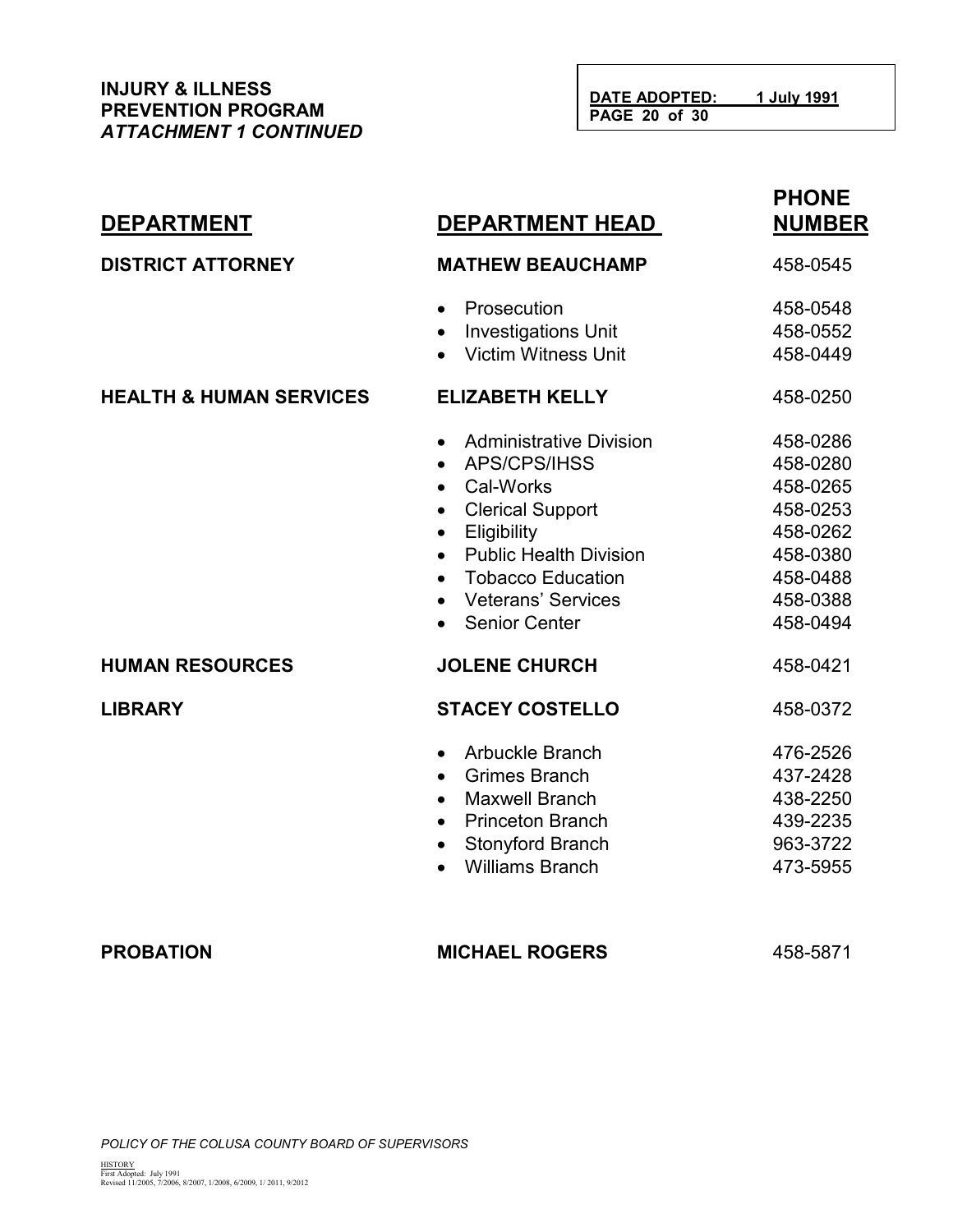# **PHONE DEPARTMENT DEPARTMENT HEAD**

| <b>PUBLIC WORKS</b>              | <b>MICHAEL AZEVEDO</b>                                                                                                                                                                                                                                                                                                      | 458-0466                                                                                                                         |
|----------------------------------|-----------------------------------------------------------------------------------------------------------------------------------------------------------------------------------------------------------------------------------------------------------------------------------------------------------------------------|----------------------------------------------------------------------------------------------------------------------------------|
|                                  | Airport<br>$\bullet$<br><b>Road Department Colusa</b><br>$\bullet$<br><b>Road Department Williams</b><br>$\bullet$<br>Transit                                                                                                                                                                                               | 458-0466<br>458-4807<br>473-5301<br>458-0287                                                                                     |
| <b>SHERIFF</b>                   | <b>JOE GAROFALO</b>                                                                                                                                                                                                                                                                                                         | 458-0200                                                                                                                         |
|                                  | <b>Animal Control</b><br><b>Boating</b><br>$\bullet$<br><b>Booking</b><br><b>Drug Enforcement</b><br>$\bullet$<br>Investigations<br>$\bullet$<br>Jail<br>$\bullet$<br><b>Medical Services</b><br>$\bullet$<br><b>Office of Emergency Services</b><br>$\bullet$<br>Patrol<br>$\bullet$<br>Records<br>$\bullet$<br>Volunteers | 458-0229<br>458-0221<br>458-0205<br>458-0222<br>458-0216<br>458-0303<br>458-0235<br>458-0218<br>458-0214<br>458-0233<br>458-0231 |
| <b>TREASURER – TAX COLLECTOR</b> | <b>DANIEL A. CHARTER</b>                                                                                                                                                                                                                                                                                                    | 458-0440                                                                                                                         |
|                                  |                                                                                                                                                                                                                                                                                                                             |                                                                                                                                  |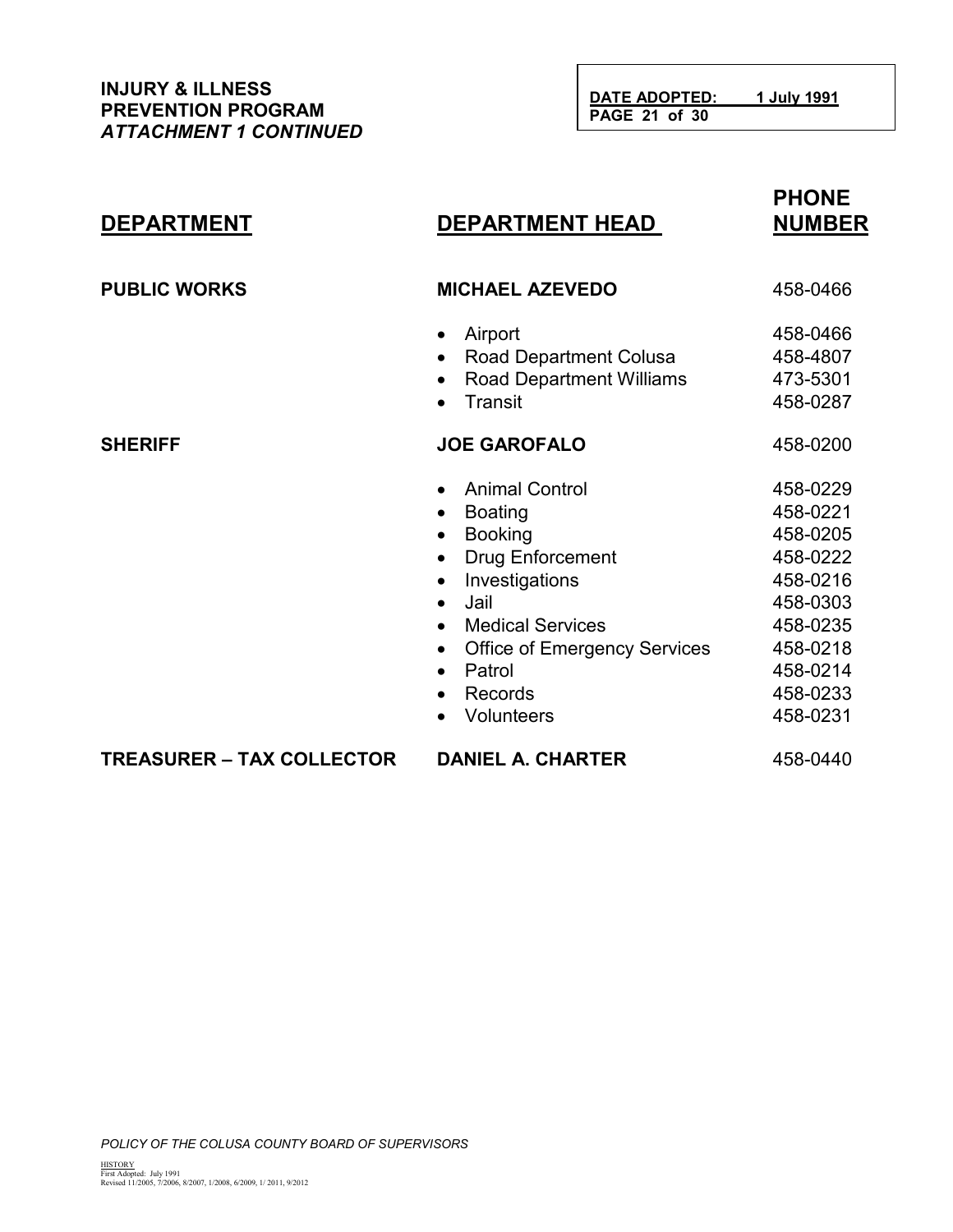**Phone DATE ADOPTED: 1 July 1991 PAGE 22 of 30**

| <b>Department</b>                   | <b>Safety Representative</b> | <b>LINIIA</b><br><b>Number</b> |
|-------------------------------------|------------------------------|--------------------------------|
| AGRICULTURAL COMMISSIONER           | <b>ANASTASIA SELOVER</b>     | 458-0595                       |
| AGRICULTURAL COOP EXTENSION         | <b>JENNY PERRY</b>           | 458-0570                       |
| <b>ASSESSOR</b>                     | <b>MIKE CERNEY</b>           | 458-0455                       |
| AUDITOR-CONTROLLER                  | <b>PRISCILLA LANG</b>        | 458-0418                       |
| <b>BEHAVIORAL HEALTH</b>            | <b>BONNIE BRISCOE</b>        | 458-0521                       |
| <b>CHILD SUPPORT</b>                | <b>SANDRA PADILLA</b>        | 458-0558                       |
| <b>CLERK RECORDER</b>               | YVONNE MAYBERRY              | 458-0426                       |
| <b>COMMUNITY DEVELOPMENT</b>        | <b>JULIA ORNBAUN</b>         | 458-0481                       |
| <b>COUNTY ADMINISTRATIVE OFFICE</b> | <b>WENDY TYLER</b>           | 458-0737                       |
| <b>COUNTY COUNSEL</b>               | <b>LAURIE WATERS</b>         | 458-3130                       |
| <b>DISTRICT ATTORNEY</b>            | <b>DEVIN KELLEY</b>          | 458-0548                       |
| <b>HEALTH &amp; HUMAN SERVICES</b>  | <b>DON PARSONS</b>           | 458-0388                       |
| <b>LIBRARY</b>                      | <b>DEE TAYLOR</b>            | 458-0371                       |
| <b>MAINTENANCE BUILDING</b>         | <b>DUSTY WHITING</b>         | 458-0495                       |
| <b>PROBATION</b>                    | <b>HILDA DAVIS</b>           | 458-0670                       |
| <b>PUBLIC WORKS</b>                 | <b>MICHAEL AZEVEDO</b>       | 458-0466                       |
| ROAD DEPARTMENT                     | <b>BRENDA TURNER</b>         | 473-5301                       |
| <b>SHERIFF</b>                      | <b>NEIL COTTER</b>           | 458-0203                       |
| <b>TRANSIT</b>                      | <b>THOMAS SIMMS</b>          | 458-0444                       |
| <b>TREASURER – TAX COLLECTOR</b>    | <b>STEPHANIE JUAREZ</b>      | 458-0443                       |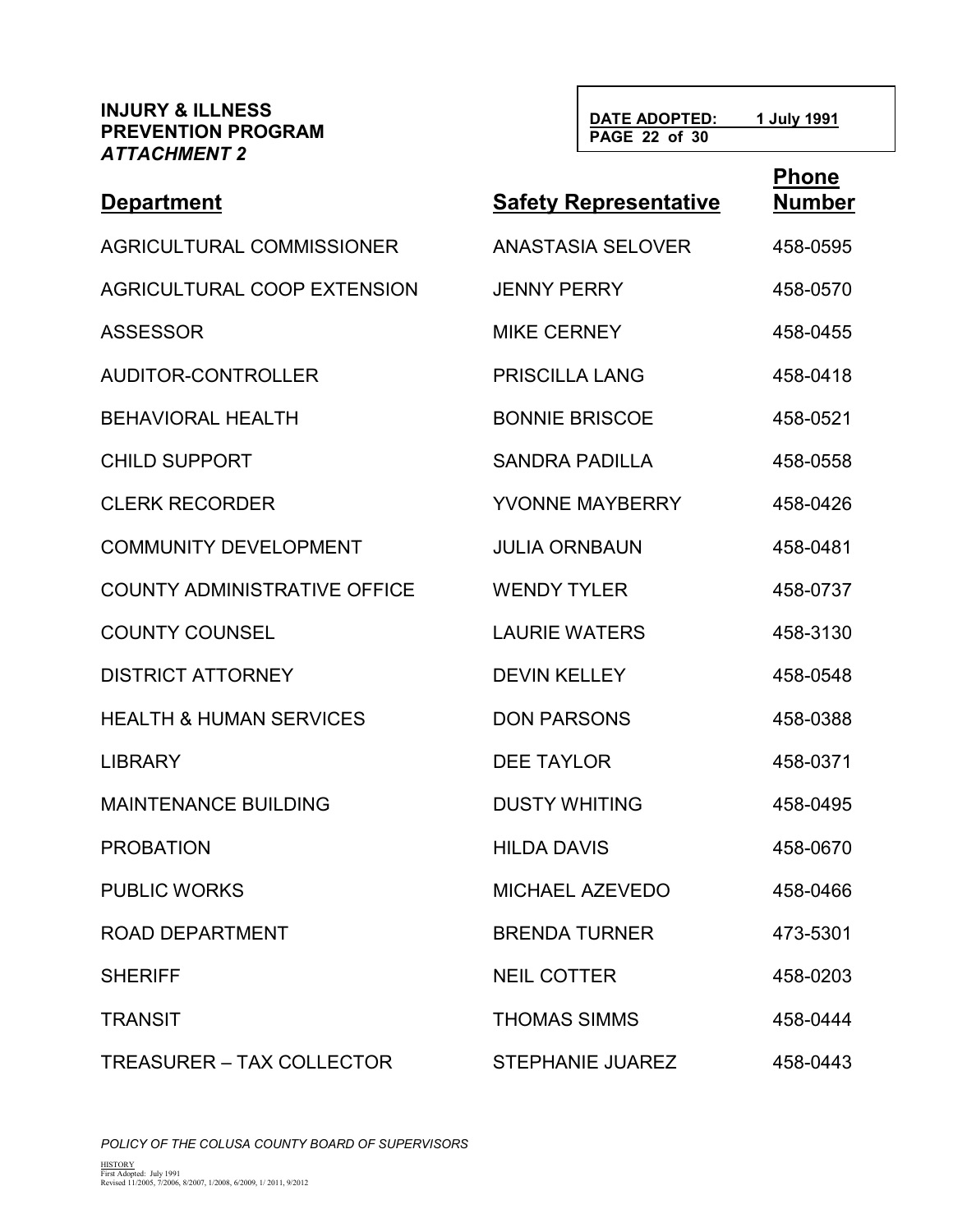j.

| <b>ANNUAL FACILITY SAFETY</b><br><b>INSPECTION SCHEDULE</b> |                 |                                                           |             |             |
|-------------------------------------------------------------|-----------------|-----------------------------------------------------------|-------------|-------------|
| <b>Facility/Department</b>                                  | <b>Location</b> | <b>Department/Section</b><br><b>Safety Representative</b> | <b>Time</b> | <b>Date</b> |
| <b>Ag Commission Complex</b>                                | Colusa          | Anastasia Selover                                         |             |             |
| <b>Behavioral Health Bldg</b>                               | Colusa          | <b>Bonnie Briscoe</b>                                     |             |             |
| <b>Child Support Services</b>                               | Colusa          | Sandra Padilla                                            |             |             |
| <b>COOP Ext</b>                                             | Colusa          | Jenny Perry                                               |             |             |
| <b>Court House Annex</b>                                    | Colusa          | <b>Wendy Tyler</b>                                        |             |             |
| <b>Court House</b>                                          | Colusa          | <b>Wendy Tyler</b>                                        |             |             |
| <b>District Attorney</b>                                    | Colusa          | Devin Kelley                                              |             |             |
| <b>Health &amp; Human Services</b>                          | Colusa          | Don Parsons                                               |             |             |
| <b>Admin Building</b>                                       | Colusa          | Don Parsons                                               |             |             |
| Library                                                     | Colusa          | Dee Taylor                                                |             |             |
| Library                                                     | Princeton       | $\mathbf{u}$                                              |             |             |
| Library                                                     | Grimes          | $\mathbf{G}$                                              |             |             |
| Library                                                     | Stonyford       | $\mathbf{G}$                                              |             |             |
| Library                                                     | Arbuckle        | $\pmb{\mathfrak{u}}$                                      |             |             |
| Library                                                     | Maxwell         | $\pmb{\mathfrak{u}}$                                      |             |             |
| Library                                                     | Williams        | $\mathbf{G}$                                              |             |             |
| Maintenance                                                 | Colusa          | <b>Dusty Whiting</b>                                      |             |             |
| Plang & Bldg Complex                                        | Colusa          | Julia Ornbaun                                             |             |             |
| Probation                                                   | Colusa          | <b>Hilda Davis</b>                                        |             |             |
| Road Yard                                                   | Colusa          | <b>Brenda Turner</b>                                      |             |             |
| Road Yard                                                   | Williams        | <b>Brenda Turner</b>                                      |             |             |
| Sheriff                                                     | Colusa          | <b>Neil Cotter</b>                                        |             |             |
| Transit                                                     | Colusa          | <b>Thomas Simms</b>                                       |             |             |
| <b>Veterans Hall</b>                                        | Colusa          | <b>Dusty Whiting</b>                                      |             |             |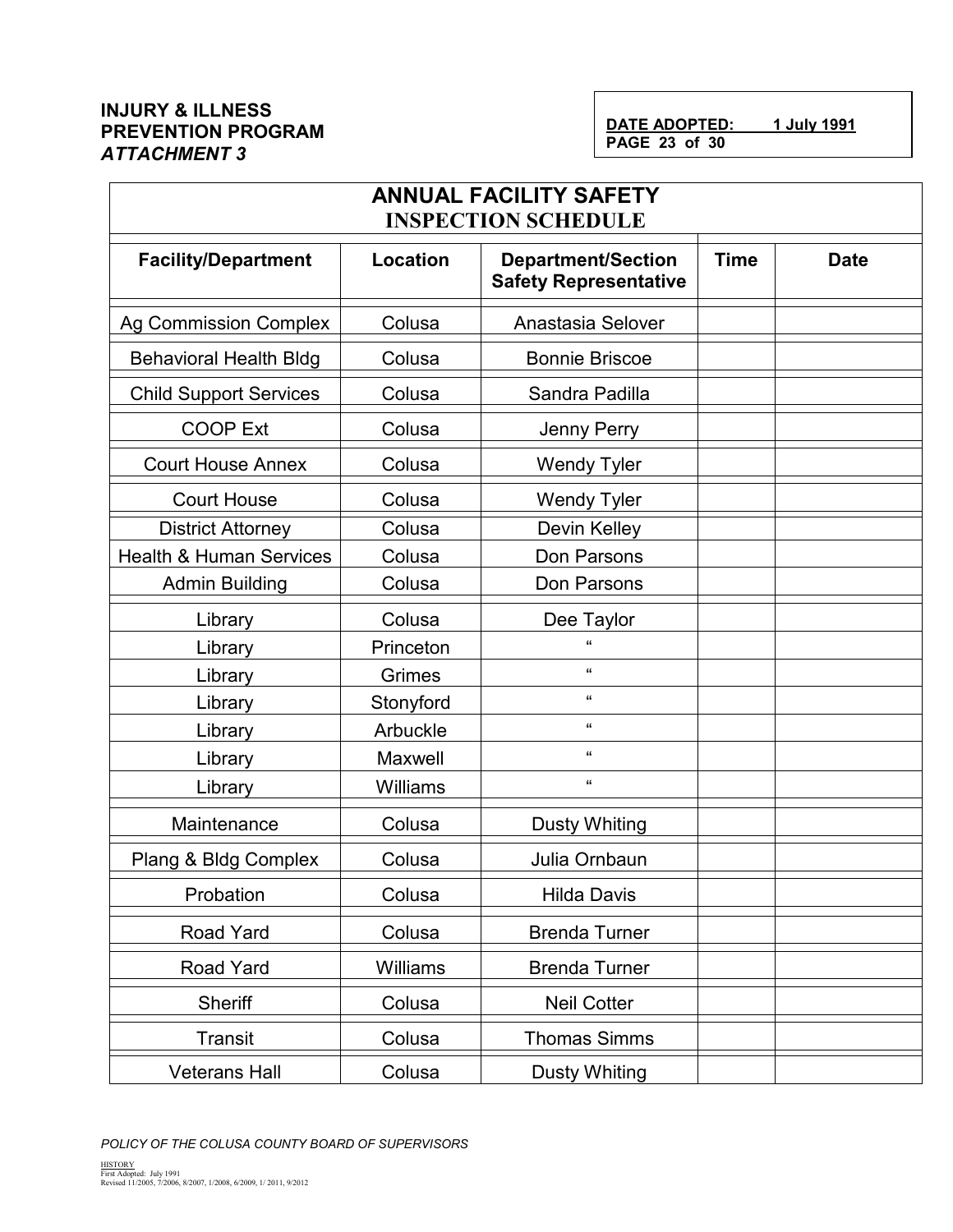DATE ADOPTED: 1 July 1991 **PAGE 24 of 30**

| <b>GENERAL SAFETY CHECKLIST</b>                                                                                                                                                                               | <b>PAGE 1 OF 7</b> |
|---------------------------------------------------------------------------------------------------------------------------------------------------------------------------------------------------------------|--------------------|
| <b>Department/Section:</b>                                                                                                                                                                                    | Date:              |
| <b>Description</b>                                                                                                                                                                                            | <b>Comments</b>    |
| 1.<br><b>WALKING SURFACES:</b>                                                                                                                                                                                |                    |
| Aisles and Hallways: Check for obstructions, such as<br>А.<br>electrical cords, misplaced storage items, loose material and furniture.                                                                        |                    |
| В.<br>Carpeting: Check for worn and frayed spots, loose areas at<br>walls and utility outlets, snags, pulls and foreign matter.                                                                               |                    |
| C.<br>Floor Tile: Check for broken and loose tile, slipping and<br>tripping hazards.                                                                                                                          |                    |
| D.<br>Cement, Terrazzo and Other Hard Surfaces: Check for<br>depressions, large cracks and chips, slipping hazards and foreign matter.                                                                        |                    |
| 2.<br><b>DESKS AND TABLES:</b>                                                                                                                                                                                |                    |
| Placement: Check for compatibility with telephone and<br>А.<br>electrical outlets, aisle obstruction, visitor accessibility and dangling telephone<br>and equipment cords that could cause a tripping hazard. |                    |
| <b>B.</b><br>Wear: Check drawer glides and stops for smooth functioning,<br>for loose drawer pulls, and entire desk(s) and/or table(s) for rough, torn and<br>sharp edges, protrusions and slivers.           |                    |
| C.<br>Utility Floor Outlets: Check to see that desks and furniture are<br>not placed over outlet sockets, check floor plates for slipping and tripping<br>hazards and check for uncovered outlets.            |                    |
| D.<br>Floor Mats and Rug Protectors: Check for curling, sliding and<br>wear.                                                                                                                                  |                    |
| Е.<br>Wall Base Moulding: Check to see that molding is firmly<br>attached.                                                                                                                                    |                    |
| F.<br>Placement: Check for obstruction to aisles and hallways.                                                                                                                                                |                    |
| G.<br>Wear: Check for worn and frozen casters and glides, loose<br>parts, torn and/or protruding metal and wood slivers and torn upholstery.                                                                  |                    |
| Η.<br>Placement: Check for obstruction to aisles and hallways.                                                                                                                                                |                    |
| 3.<br><b>FILE CABINETS:</b>                                                                                                                                                                                   |                    |
| Placement: Check for obstructions to aisles and hallways.<br>А.<br>Drawers should be allowed room for maximum extension plus working room.                                                                    |                    |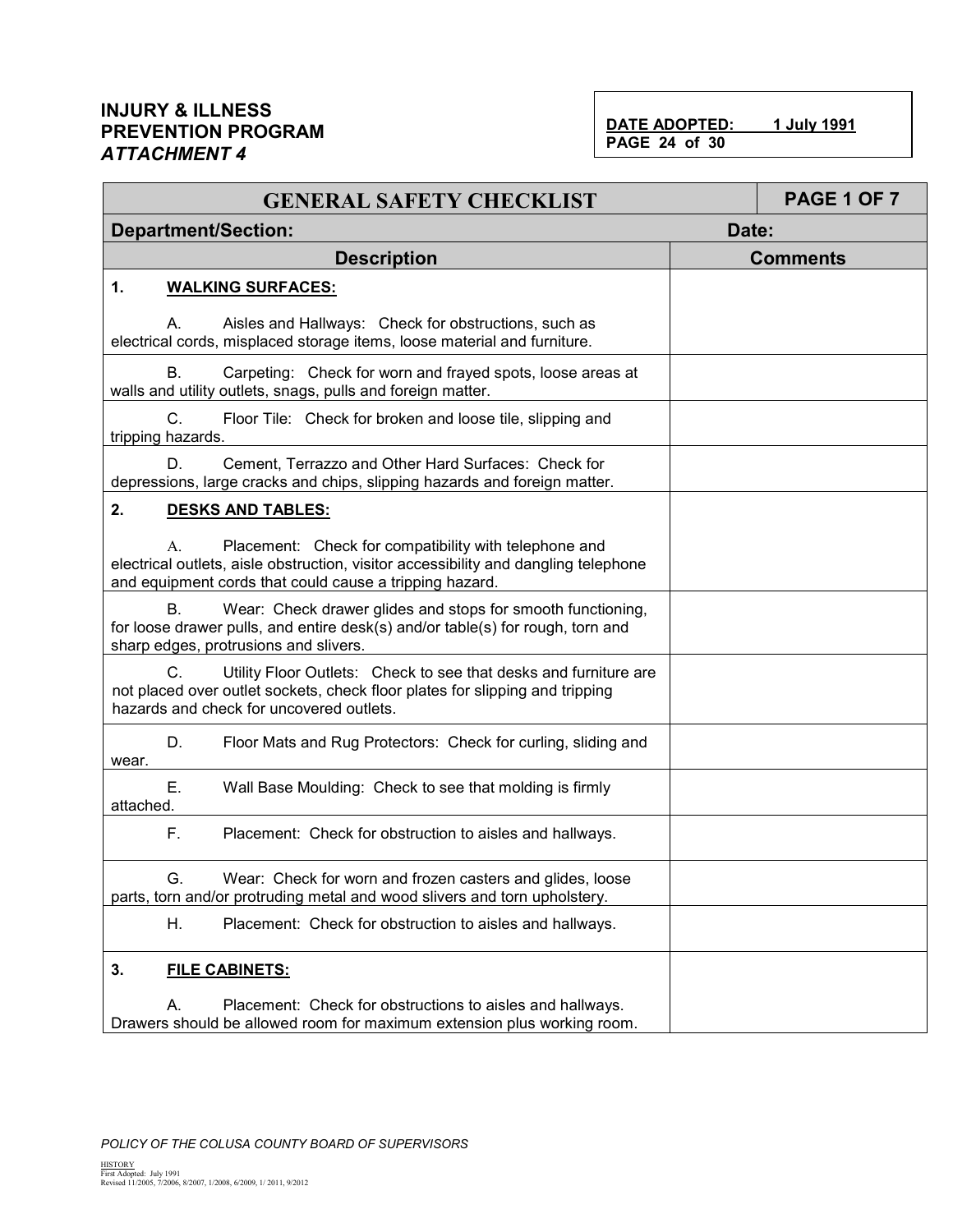DATE ADOPTED: 1 July 1991 **PAGE 25 of 30**

| <b>GENERAL SAFETY CHECKLIST</b>                                                                                                                                                                                          |       | <b>PAGE 2 OF 7</b> |
|--------------------------------------------------------------------------------------------------------------------------------------------------------------------------------------------------------------------------|-------|--------------------|
| <b>Department/Section:</b>                                                                                                                                                                                               | Date: |                    |
| <b>Description</b>                                                                                                                                                                                                       |       | <b>Comments</b>    |
| <b>B.</b><br>Overloading: Check to see that the greatest weight is in the<br>lower drawers. Empty drawers should always be top drawers.                                                                                  |       |                    |
| C.<br>Wear: Check drawer glides and channels for smooth<br>functioning and entire cabinet for rough and torn places and sharp protrusion.<br>Check for loose handles.                                                    |       |                    |
| Housekeeping: Check cabinet tops for poor housekeeping<br>D.<br>and falling object hazards.                                                                                                                              |       |                    |
| 4.<br>ELECTRICAL OFFICE EQUIPMENT AND APPLIANCES:                                                                                                                                                                        |       |                    |
| Electrical Cords: Check for frayed and exposed wires, cracked<br>А.<br>and deteriorated cords. Check for trip hazards from cords.                                                                                        |       |                    |
| В.<br>Grounding: Check to see that all appliances are grounded<br>whenever the cabinet and/or any exterior part is made of electrically conductive<br>If it is plastic or rubber, grounding is unnecessary.<br>material. |       |                    |
| C.<br>Placement: Check tables, stands and mobile stands for<br>obstruction to aisles and hallways. Check for cords strung across aisles.                                                                                 |       |                    |
| D.<br>Wear: Check appliances for broken or cracked controls.<br>Check to see that covers are in place so that no moving parts are exposed.                                                                               |       |                    |
| 5.<br><b>STORAGE CABINETS (INCLUDING COUNTER TYPE):</b>                                                                                                                                                                  |       |                    |
| А.<br>Placement: Check for obstruction to aisles and hallways.                                                                                                                                                           |       |                    |
| <b>B.</b><br>Housekeeping: Check for orderliness of storage items,<br>especially for falling object hazards on top shelves and on top of cabinet.                                                                        |       |                    |
| C.<br>Wear: Check doors, handles, glides and channels for smooth<br>functioning and entire cabinet for rough and torn places and sharp protrusion.                                                                       |       |                    |
| 6.<br><b>ELECTRICAL CONTROL PANELS:</b>                                                                                                                                                                                  |       |                    |
| А.<br>Obstructions:<br>Check to see that all electrical control panels<br>are free and clear of clutter, furniture, etc., are readily accessible and are<br>correctly labeled.                                           |       |                    |
| 7.<br><b>WAITING AND RECEPTION AREAS:</b>                                                                                                                                                                                |       |                    |
| Α.<br>Fire Hazards: Check to see that "No Smoking" signs are<br>posted.                                                                                                                                                  |       |                    |
| В.<br>Wall Outlets: Check to see that plastic plugs are provided to<br>prevent children from sticking objects into the outlets.                                                                                          |       |                    |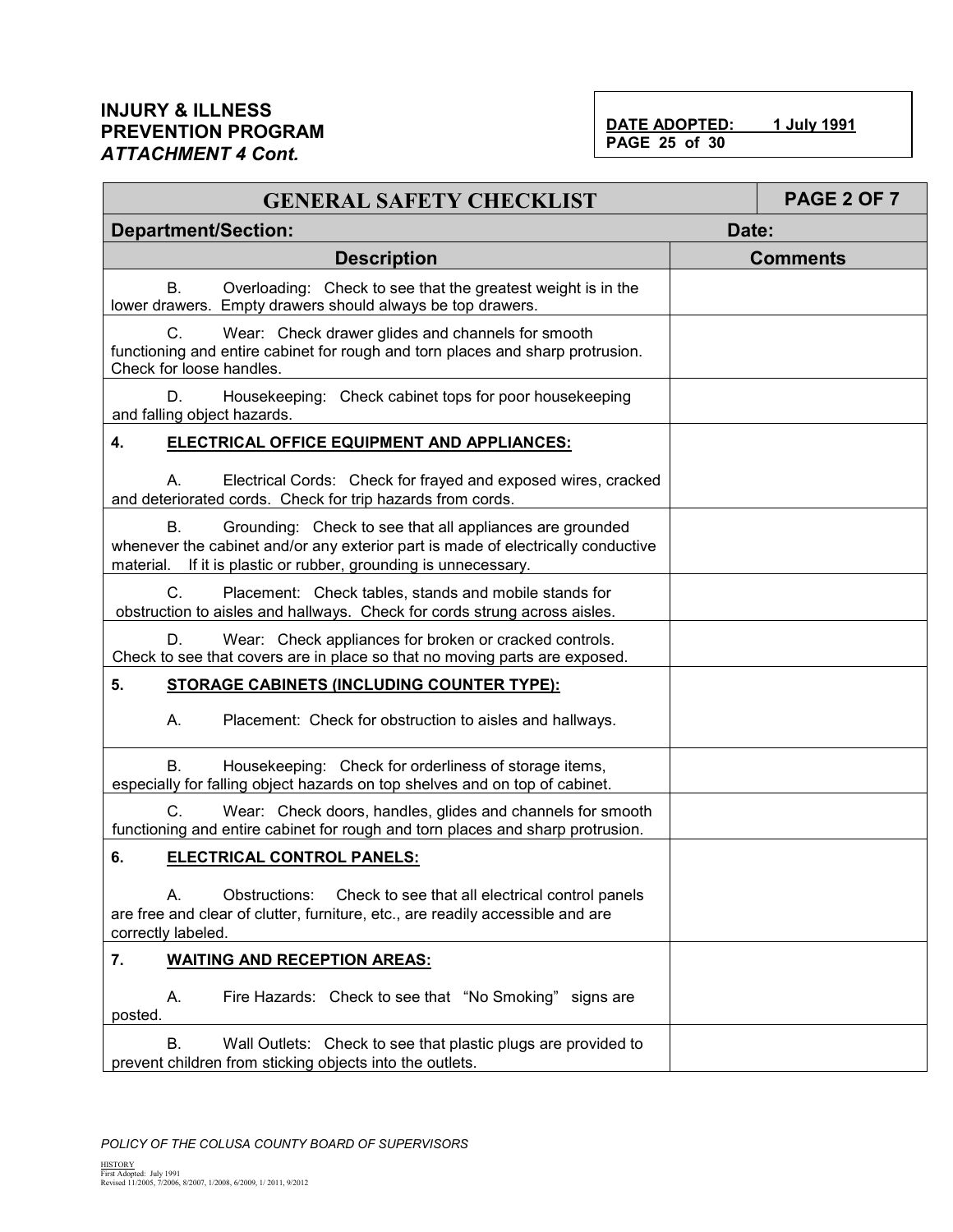DATE ADOPTED: 1 July 1991 **PAGE 26 of 30**

| <b>GENERAL SAFETY CHECKLIST</b>                                                                                                                                                                                                                                  | PAGE 3 OF 7     |
|------------------------------------------------------------------------------------------------------------------------------------------------------------------------------------------------------------------------------------------------------------------|-----------------|
| <b>Department/Section:</b>                                                                                                                                                                                                                                       | Date:           |
| <b>Description</b>                                                                                                                                                                                                                                               | <b>Comments</b> |
| $C_{\cdot}$<br>Furniture: Check to see that furniture is in good condition.<br>Collapsible folding chairs are especially unsafe for children.                                                                                                                    |                 |
| 8.<br><b>FIRST-AID KITS:</b>                                                                                                                                                                                                                                     |                 |
| А.<br>Stocks: Check to see that kits are maintained, easily<br>accessible and suitable for the function of the office.                                                                                                                                           |                 |
| 9.<br><b>FIRE SAFETY:</b>                                                                                                                                                                                                                                        |                 |
| Is fire extinguisher training being accomplished annually?<br>А.                                                                                                                                                                                                 |                 |
| В.<br>Does the section have a written Emergency Fire Action<br>Response Plan? Are employees trained with the plan?                                                                                                                                               |                 |
| C.<br>Placement: Fire extinguishers should be mounted on the wall.<br>Fire Extinguishers under 40 pounds should be no higher than four feet. A fire<br>extinguisher weighing 40 pounds or more should be no higher than 30 inches.                               |                 |
| Red Markings: Red Markings: If not in the open and easily<br>D.<br>seen a portion of the wall behind the fire extinguisher should be painted red or<br>there should be a sign above the extinguisher that says "Fire Extinguisher" in<br>red letters with arrow. |                 |
| Charging: Check to see that the fire extinguishers are<br>Е.<br>recharged annually.                                                                                                                                                                              |                 |
| F.<br>Inspection: Check to see that the fire extinguisher is in the<br>green once a month. Annotate on extinguisher card.                                                                                                                                        |                 |
| G.<br>Smoke Alarms: Check smoke alarms to make sure working<br>properly.                                                                                                                                                                                         |                 |
| Η.<br>Fire Doors and Shutters: Check to see fire doors and shutters<br>are in good operating condition, unobstructed, and fusible links in place.                                                                                                                |                 |
| Automatic Sprinkler System: Is automatic sprinkler system<br>$\mathbf{L}$<br>being maintained by responsible person? Are sprinkler heads protected by<br>metal guards, when exposed to physical damage?                                                          |                 |
| J.<br>Extension Cords: Check that extension cords are not being<br>used for any electrical equipment on a permanent basis.                                                                                                                                       |                 |
| Κ.<br>Electrical Extension Bars: Check that all electrical extension<br>bars are mounted on the wall, not laying on the floor. Check that multiple plug<br>adapters are not used.                                                                                |                 |
| L.<br>Storage of Flammables: Check to see that flammable liquids<br>are contained in metal containers and are stored in closed metal cabinets.                                                                                                                   |                 |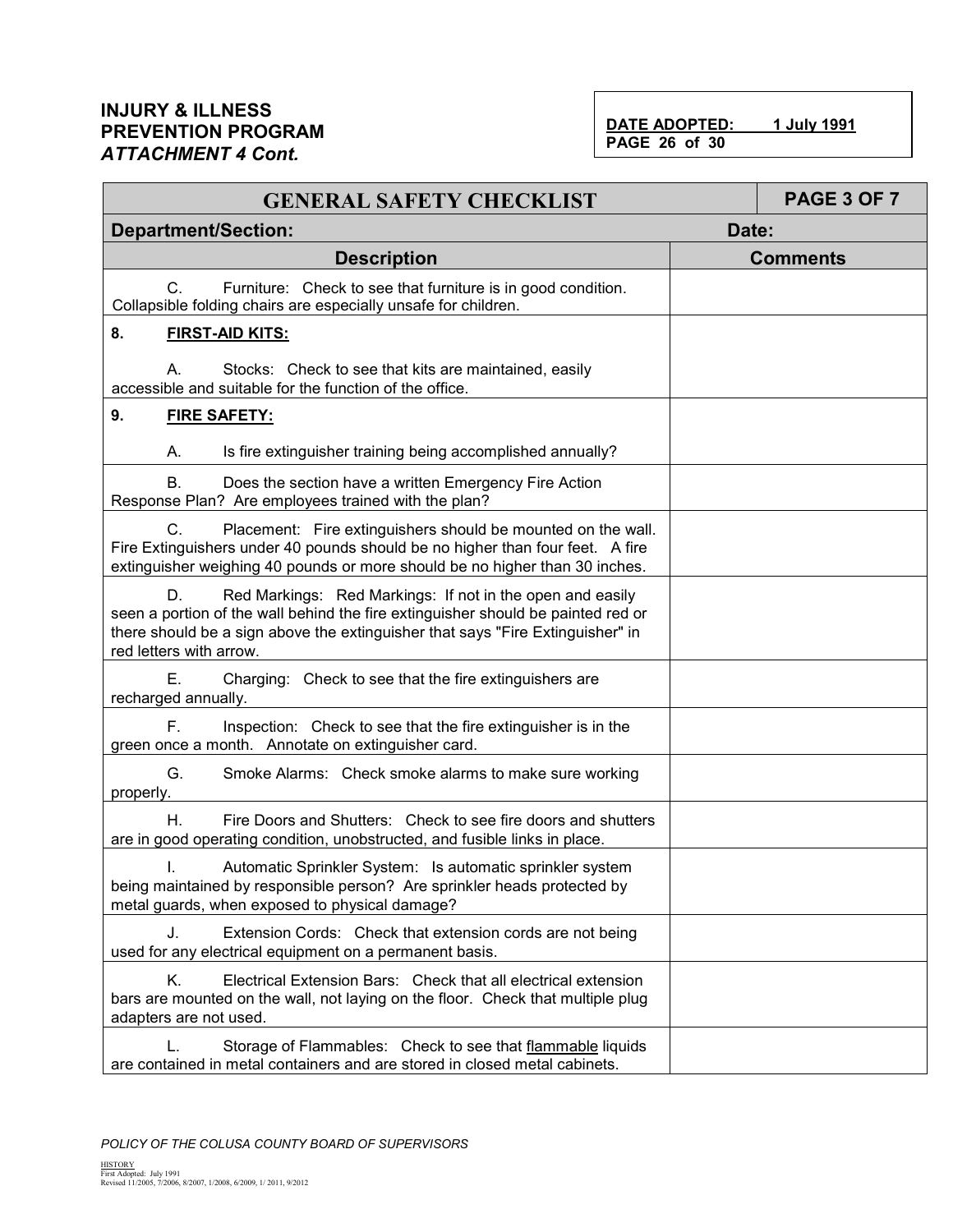# **PAGE 27 of 30**

**DATE ADOPTED: 1 July 1991** 

| טוייט די וושווייט<br><b>GENERAL SAFETY CHECKLIST</b>                                                                                             | PAGE 4 OF 7     |
|--------------------------------------------------------------------------------------------------------------------------------------------------|-----------------|
| <b>Department/Section:</b>                                                                                                                       | Date:           |
| <b>Description</b>                                                                                                                               | <b>Comments</b> |
| 10.<br><b>WINDOW COVERINGS VENTETIAN BLINDS:</b>                                                                                                 |                 |
| Check the wear on pull cords and canvas taping. Check the<br>А.<br>security of mountings.                                                        |                 |
| B. Curtains and Drapes: Check the wear on pull cords. Check the<br>wear and security of rods.                                                    |                 |
| 11.<br><b>GENERAL WORK ENVIRONMENT:</b>                                                                                                          |                 |
| Worksites: Check that all worksites are clean and orderly.<br>А.                                                                                 |                 |
| <b>B.</b><br>Work Surfaces: Check that all work surfaces are kept dry and<br>all spilled materials or liquids are cleaned up immediately.        |                 |
| C.<br>Combustible Items: Check to see that combustible scrap,<br>Debris and waste are stored safety and removed from worksite promptly.          |                 |
| D.<br>Employer Posting, Employee Posters: Check that required<br>Posters are displayed in prominent location.                                    |                 |
| Ε.<br>Emergency Telephone Numbers: Check that emergency<br>telephone numbers are posted where they can be readily found in case of<br>emergency. |                 |
| F.,<br>Exit Maps: Check that maps of Exits are posted where they<br>can be readily found in case of fire or other emergency.                     |                 |
| 12.<br><b>SAFETY PROGRAM:</b>                                                                                                                    |                 |
| Do Department Heads and Supervisors support the safety<br>А.<br>program and are they involved in mishap prevention?                              |                 |
| В.<br>Is applicable OSHA guidance available to personnel?                                                                                        |                 |
| Do employees notify the safety personnel of mishaps and<br>C<br>accidental occurrences as soon as possible after the accidental event?           |                 |
| D.<br>Are personnel made aware of the mishap-reporting<br>procedures?                                                                            |                 |
| Ε.<br>Are supervisors documenting Safety Training?                                                                                               |                 |
| F.<br>Have supervisors developed written lesson plans for training?                                                                              |                 |
| G.<br>Do supervisors review lesson plans annually and update<br>whenever equipment, procedures, or the work environment changes?                 |                 |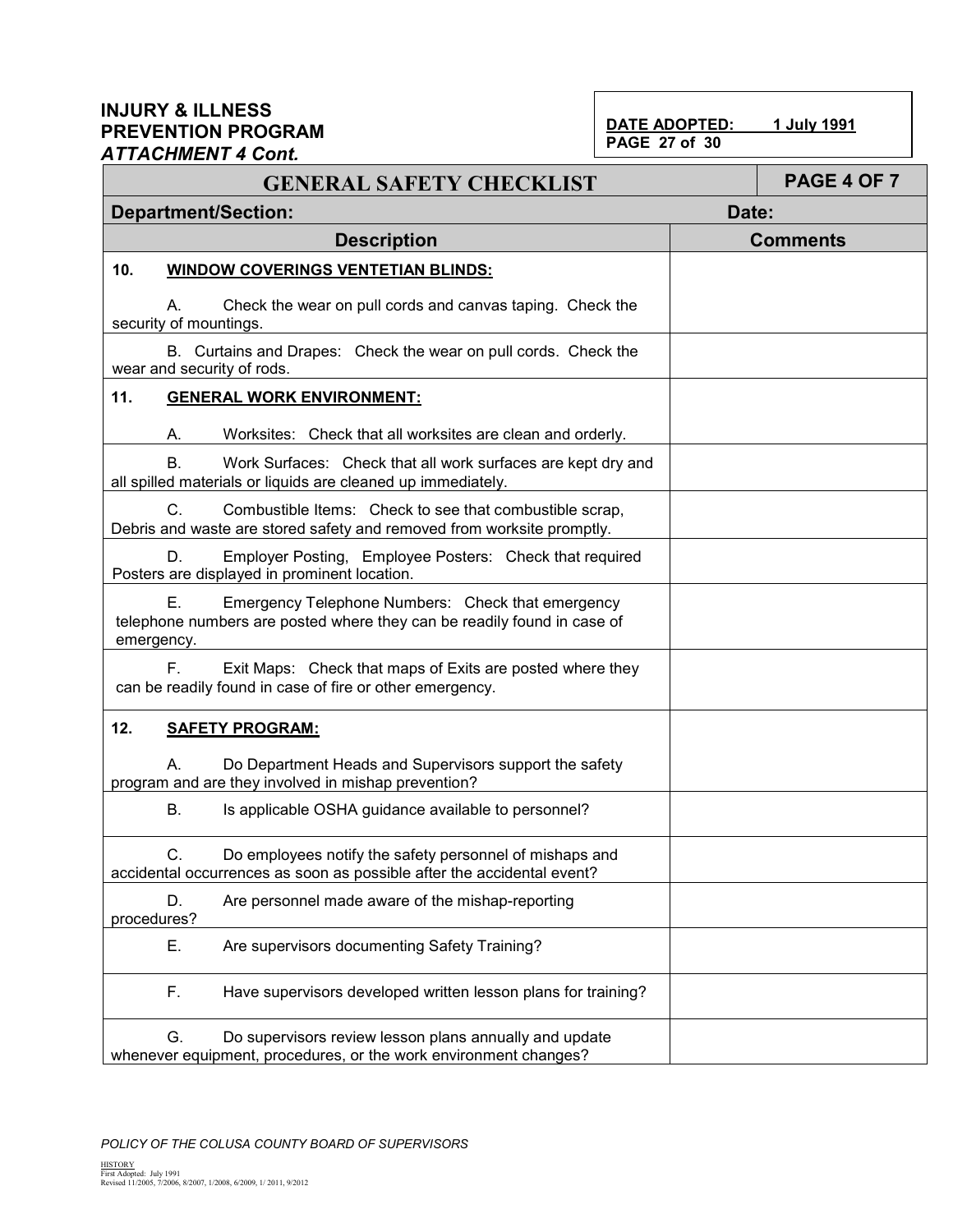DATE ADOPTED: 1 July 1991 **PAGE 28 of 30**

| <b>GENERAL SAFETY CHECKLIST</b>                                                                                                                                                                |       | <b>PAGE 5 OF 7</b> |  |
|------------------------------------------------------------------------------------------------------------------------------------------------------------------------------------------------|-------|--------------------|--|
| <b>Department/Section:</b>                                                                                                                                                                     | Date: |                    |  |
| <b>Description</b>                                                                                                                                                                             |       | <b>Comments</b>    |  |
| Are supervisors providing a safe and healthful workplace and<br>Η.<br>conducting periodic self-inspections for hazards or deficiencies?                                                        |       |                    |  |
| 13.<br>PERSONAL PROTECTIVE EQUIPMENT (PPE):                                                                                                                                                    |       |                    |  |
| Do supervisors conduct Job Safety Analyses (JSA) to identify<br>A.<br>hazards and PPE required for particular job tasks? (IF NEEDED)                                                           |       |                    |  |
| Are the JSAs documented?<br>В.                                                                                                                                                                 |       |                    |  |
| C.<br>Is the training documented?                                                                                                                                                              |       |                    |  |
| 14.<br>LOCKOUT/TAGOUT:                                                                                                                                                                         |       |                    |  |
| Is a written training plan developed to provide initial and<br>А.<br>recurring training?                                                                                                       |       |                    |  |
| Is retraining provided at least annually or whenever there is a<br>В.<br>change in job assignments?                                                                                            |       |                    |  |
| C.<br>Are all personnel whose duties are or may be in the area where<br>lockout/tagout procedures may be utilized briefed on the lockout/tagout<br>program during initial job safety briefing? |       |                    |  |
| D.<br>Is awareness and hands-on-training documented?                                                                                                                                           |       |                    |  |
| Е.<br>Are periodic self-inspections conducted and documented? The<br>self-inspection shall include as a minimum:                                                                               |       |                    |  |
| 1.<br>The identification of the machines and equipment on<br>which the lockout/tagout program is used                                                                                          |       |                    |  |
| 2.<br>A review of each person's responsibilities                                                                                                                                               |       |                    |  |
| 3.<br>All necessary training has been conducted and<br>documented.                                                                                                                             |       |                    |  |
| 15.<br>CPR:                                                                                                                                                                                    |       |                    |  |
| Is CPR training being conducted for employees who require the<br>training?                                                                                                                     |       |                    |  |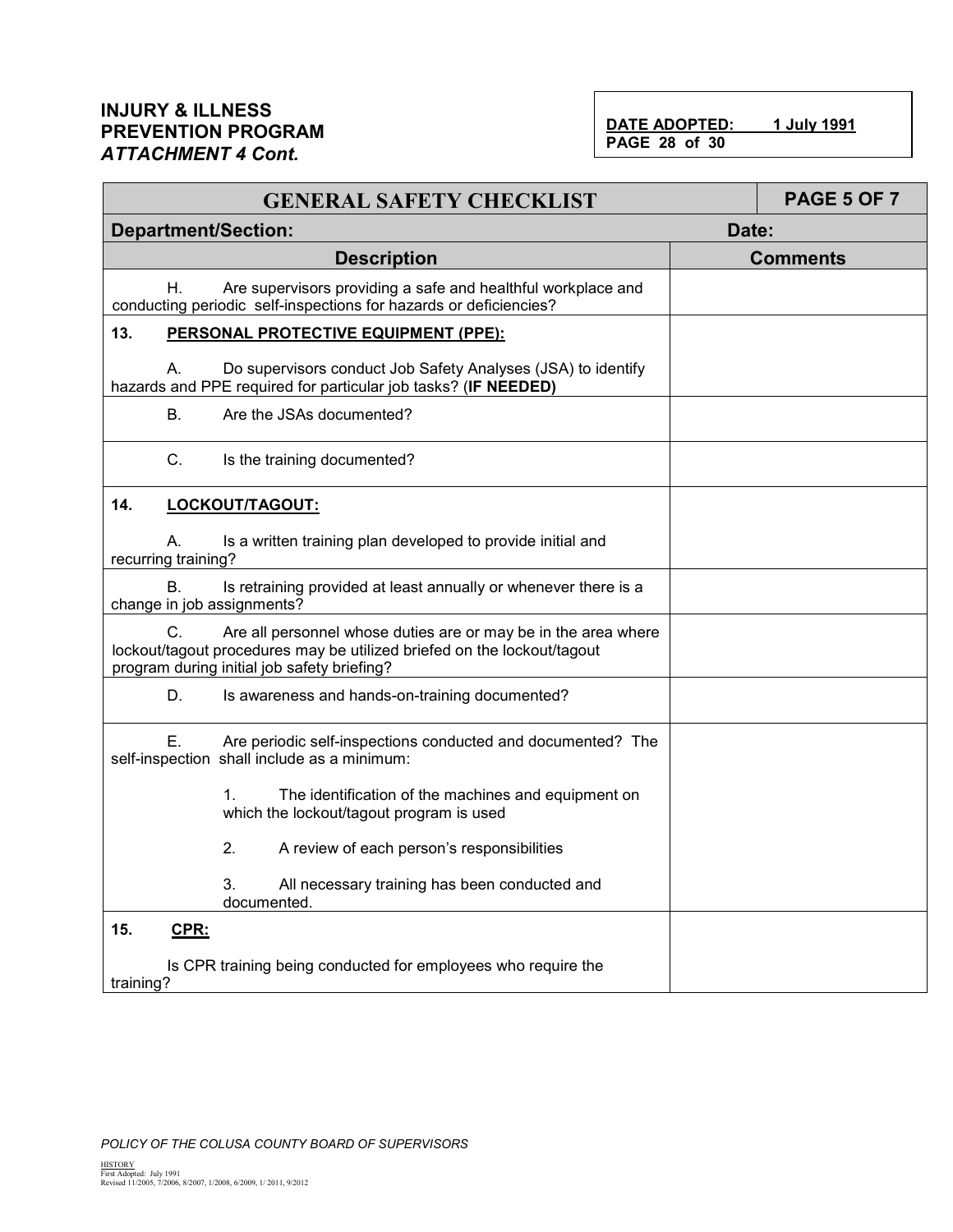DATE ADOPTED: 1 July 1991 **PAGE 29 of 30**

|                                                                                                                                                                               |                         | <b>GENERAL SAFETY CHECKLIST</b>                                                                                              |                 | PAGE 6 OF 7 |  |
|-------------------------------------------------------------------------------------------------------------------------------------------------------------------------------|-------------------------|------------------------------------------------------------------------------------------------------------------------------|-----------------|-------------|--|
|                                                                                                                                                                               |                         | <b>Department/Section:</b>                                                                                                   | Date:           |             |  |
|                                                                                                                                                                               |                         | <b>Description</b>                                                                                                           | <b>Comments</b> |             |  |
| 16.                                                                                                                                                                           |                         | <b>BLOODBORNE PATHOGEN TRAINING:</b>                                                                                         |                 |             |  |
|                                                                                                                                                                               | А.                      | Is training conducted and documented?                                                                                        |                 |             |  |
|                                                                                                                                                                               | <b>B.</b>               | Do you have a written plan?                                                                                                  |                 |             |  |
|                                                                                                                                                                               | C.                      | <b>Exposure Control Plan?</b>                                                                                                |                 |             |  |
| 17.                                                                                                                                                                           |                         | <b>CONFINED SPACE PROGRAM:</b>                                                                                               |                 |             |  |
|                                                                                                                                                                               | А.                      | Is training conducted and documented?                                                                                        |                 |             |  |
|                                                                                                                                                                               | <b>B.</b>               | Is the proper equipment available?                                                                                           |                 |             |  |
|                                                                                                                                                                               | C.                      | Is a written training plan available?                                                                                        |                 |             |  |
| 18.                                                                                                                                                                           |                         | <b>HAZARD COMMUNICATION TRAINING:</b>                                                                                        |                 |             |  |
| Are all employees who handle, use, or are potentially exposed<br>А.<br>to hazardous materials trained on Hazard Communication and the specific<br>hazards of their work area? |                         |                                                                                                                              |                 |             |  |
|                                                                                                                                                                               | <b>B.</b>               | Is the training conducted upon initial work area assignment<br>and whenever a new hazard is introduced into their work area? |                 |             |  |
|                                                                                                                                                                               | C.<br>Training Program? | Is initial training documented as Hazard Communication                                                                       |                 |             |  |
|                                                                                                                                                                               | D.<br>each work area?   | Is training documented as "Workplace Specific FHCTP" for                                                                     |                 |             |  |
| 20.                                                                                                                                                                           |                         | <b>MATERIAL HANDLING:</b>                                                                                                    |                 |             |  |
| А.                                                                                                                                                                            | manual lifting?         | Do supervisors train personnel who are required to regularly perform                                                         |                 |             |  |
|                                                                                                                                                                               | <b>B.</b>               | Is the training documented?                                                                                                  |                 |             |  |
| 21.                                                                                                                                                                           | <b>FALL PROTECTION:</b> |                                                                                                                              |                 |             |  |
|                                                                                                                                                                               | А.                      | Is fall protection required?                                                                                                 |                 |             |  |
|                                                                                                                                                                               | В.                      | Is a written fall protection plan in place?                                                                                  |                 |             |  |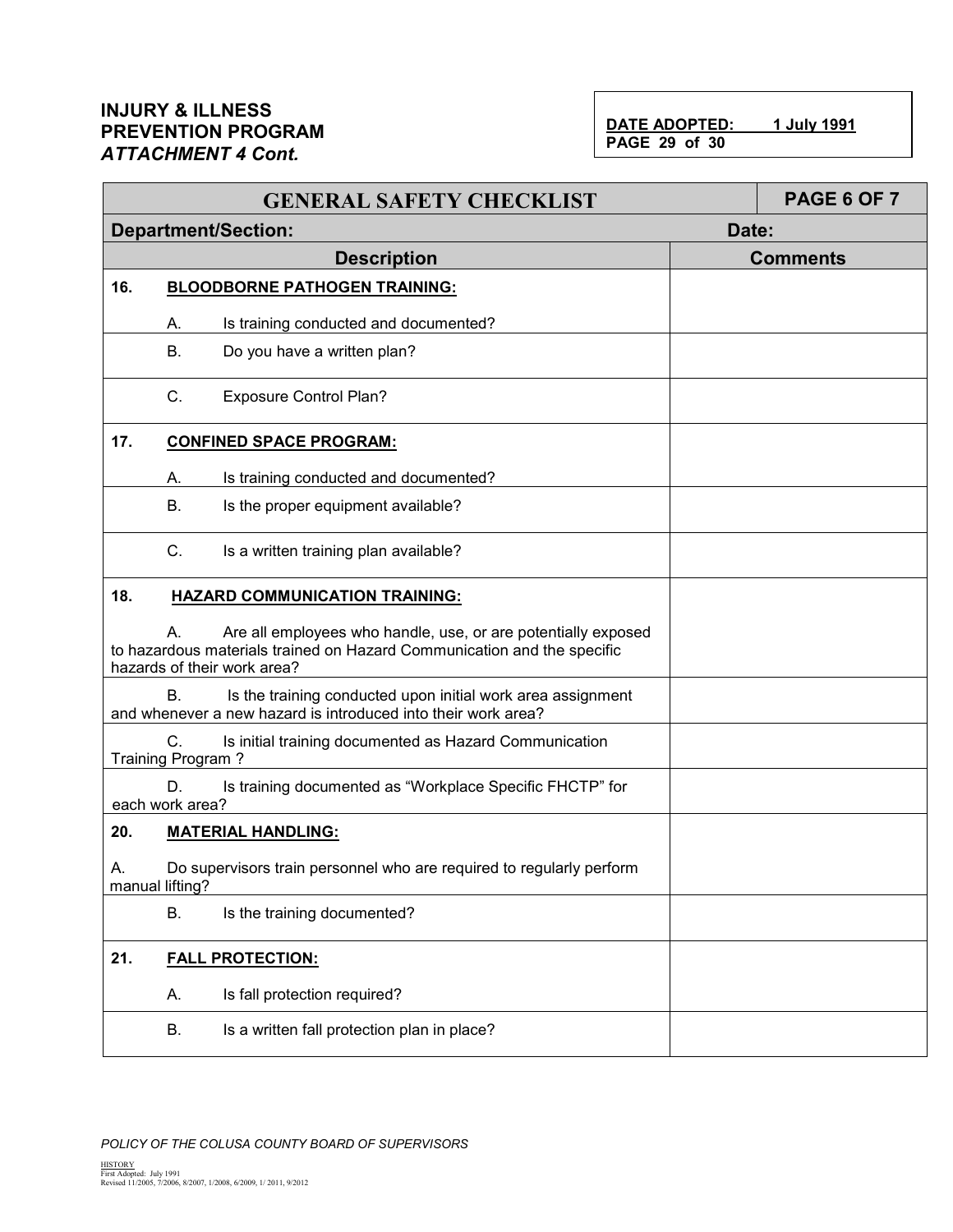DATE ADOPTED: 1 July 1991 **PAGE 30 of 30**

| <b>GENERAL SAFETY CHECKLIST</b>                                                    | PAGE 7 OF 7     |  |  |
|------------------------------------------------------------------------------------|-----------------|--|--|
| <b>Department/Section:</b><br>Date:                                                |                 |  |  |
| <b>Description</b>                                                                 | <b>Comments</b> |  |  |
| Is fall protection equipment available within the<br>C.<br>section/department?     |                 |  |  |
| <b>HAZARDOUS WASTE:</b><br>22.                                                     |                 |  |  |
| Is Hazardous Waste Operator and Hazardous Waste Management<br>Training documented? |                 |  |  |

\_\_\_\_\_\_\_\_\_\_\_\_\_\_\_\_\_\_\_\_\_\_\_\_\_\_\_\_\_\_\_\_\_\_\_\_\_\_\_\_\_\_\_\_\_\_\_\_\_\_\_\_\_\_\_\_\_\_\_\_\_\_\_\_\_\_\_\_\_\_\_\_\_\_\_\_\_\_\_\_\_\_

\_\_\_\_\_\_\_\_\_\_\_\_\_\_\_\_\_\_\_\_\_\_\_\_\_\_\_\_\_\_\_\_\_\_\_\_\_\_\_\_\_\_\_\_\_\_\_\_\_\_\_\_\_\_\_\_\_\_\_\_\_\_\_\_\_\_\_\_\_\_\_\_\_\_\_\_\_\_\_\_\_\_

\_\_\_\_\_\_\_\_\_\_\_\_\_\_\_\_\_\_\_\_\_\_\_\_\_\_\_\_\_\_\_\_\_\_\_\_\_\_\_\_\_\_\_\_\_\_\_\_\_\_\_\_\_\_\_\_\_\_\_\_\_\_\_\_\_\_\_\_\_\_\_\_\_\_\_\_\_\_\_\_\_\_

\_\_\_\_\_\_\_\_\_\_\_\_\_\_\_\_\_\_\_\_\_\_\_\_\_\_\_\_\_\_\_\_\_\_\_\_\_\_\_\_\_\_\_\_\_\_\_\_\_\_\_\_\_\_\_\_\_\_\_\_\_\_\_\_\_\_\_\_\_\_\_\_\_\_\_\_\_\_\_\_\_\_

\_\_\_\_\_\_\_\_\_\_\_\_\_\_\_\_\_\_\_\_\_\_\_\_\_\_\_\_\_\_\_\_\_\_\_\_\_\_\_\_\_\_\_\_\_\_\_\_\_\_\_\_\_\_\_\_\_\_\_\_\_\_\_\_\_\_\_\_\_\_\_\_\_\_\_\_\_\_\_\_\_\_

\_\_\_\_\_\_\_\_\_\_\_\_\_\_\_\_\_\_\_\_\_\_\_\_\_\_\_\_\_\_\_\_\_\_\_\_\_\_\_\_\_\_\_\_\_\_\_\_\_\_\_\_\_\_\_\_\_\_\_\_\_\_\_\_\_\_\_\_\_\_\_\_\_\_\_\_\_\_\_\_\_\_

#### COMMENTS:

| <b>Inspected by:</b>          | Signature: | Date: |
|-------------------------------|------------|-------|
| <b>Department Safety Rep:</b> | Signature: | Date: |
| <b>Department Head:</b>       | Signature: | Date: |